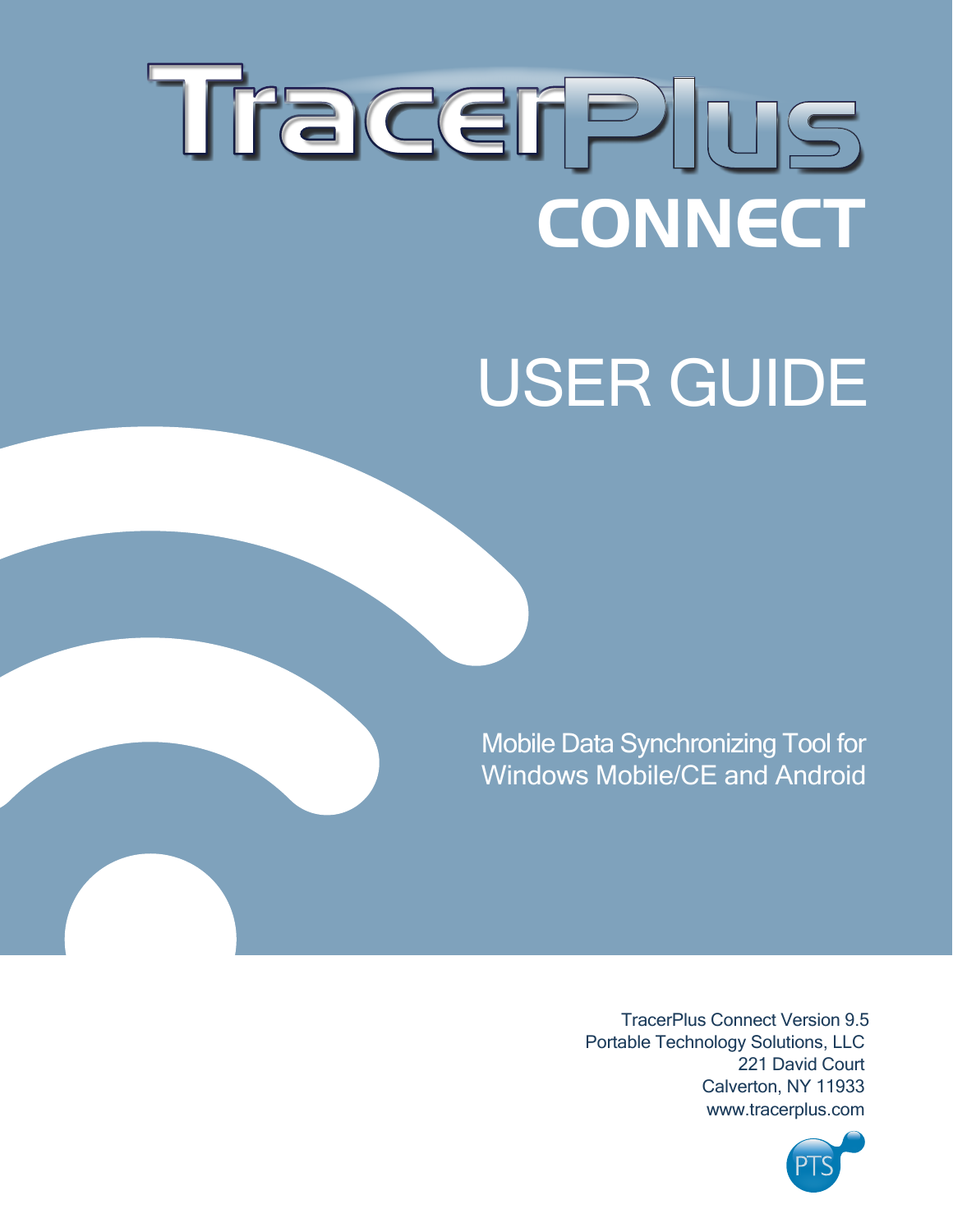## **TracerPlus™ Connect**

### **User Guide**

TracerPlus Connect Version 9.5 Portable Technology Solutions, LLC

Toll-Free: 1-877-640-4152 (US) Telephone: 1-631-727-8084 Fax: 1-501-421-5085 Web: [www.tracerplus.com](http://www.tracerplus.com/)

This document and the software described by this document are copyright 2001-2017 by Portable Technology Solutions LLC. All rights reserved. Use of the software described herein may only be done in accordance with the License Agreement provided with the software. This document may not be reproduced in full or partial form except for the purpose of using the software described herein in accordance with the License Agreement provided with the software. Information in this document is subject to change without notice.

Portable Technology Solutions, PTS, the PTS Logo, TracerPlus and the TracerPlus logo are trademarks of Portable Technology Solutions, LLC. Windows and the Windows Logo are registered trademarks of Microsoft Corporation. All other trademarks and registered trademarks are the property of their respective owners.

PORTABLE TECHNOLOGY SOLUTIONS LLC WILL NOT BE LIABLE FOR (A) ANY BUG, ERROR, OMISSION, DEFECT, DEFICIENCY, OR NONCONFORMITY IN TRACERPLUS OR THISDOCUMENTATION; (B) IMPLIED MERCHANTIBILITY OF FITNESS FOR A PARTICULAR PURPOSE; (C) IMPLIED WARRANTY RELATING TO COURSE OF DEALING, OR USAGEOF TRADE OR ANY OTHER IMPLIED WARRANTY WHATSOEVER; (D) CLAIM OF INFRINGEMENT; (E) CLAIM IN TORT, WHETHER OR NOT ARISING IN WHOLE OR PART FROM PORTABLE TECHNOLOGY SOLUTIONS CORPORATION'S FAULT, NEGLIGENCE, STRICT LIABILITY, OR PRODUCT LIABILITY, OR (F) CLAIM FOR ANY DIRECT, INDIRECT, INCIDENTAL, SPECIAL, OR CONSEQUENTIAL DAMAGES, OR LOSS OF DATA, REVENUE, LICENSEES GOODWILL, OR USE. IN NO CASE SHALL PORTABLE TECHNOLOGY SOLUTIONS LLC LIABILITY EXCEED THE PRICE THAT LICENSEE PAID FOR TRACERPLUS.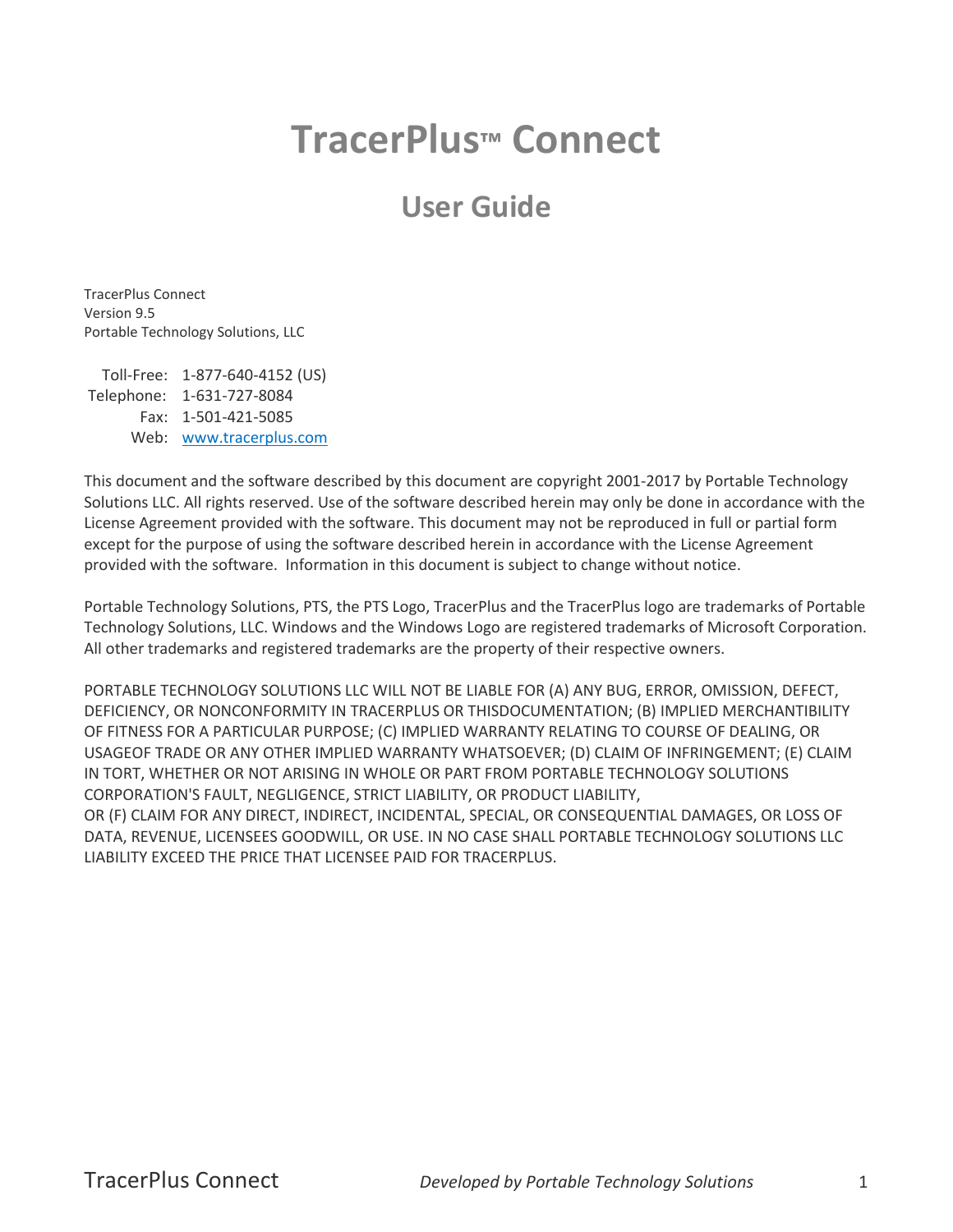## TracerPlus<sup>™</sup> Connect

#### **Table of Contents**

| 1.1   |  |  |
|-------|--|--|
| 1.2   |  |  |
| 1.3   |  |  |
|       |  |  |
| 2.1   |  |  |
| 2.2   |  |  |
| 2.3   |  |  |
|       |  |  |
| 3.1   |  |  |
| 3.2   |  |  |
| 3.2.1 |  |  |
| 3.3   |  |  |
| 3.3.1 |  |  |
| 3.3.2 |  |  |
| 3.3.3 |  |  |
| 3.3.4 |  |  |
|       |  |  |
| 4.1   |  |  |
| 4.2   |  |  |
| 4.2.1 |  |  |
| 4.2.2 |  |  |
| 4.3   |  |  |
| 4.3.1 |  |  |
| 4.3.2 |  |  |
|       |  |  |
| 5.1   |  |  |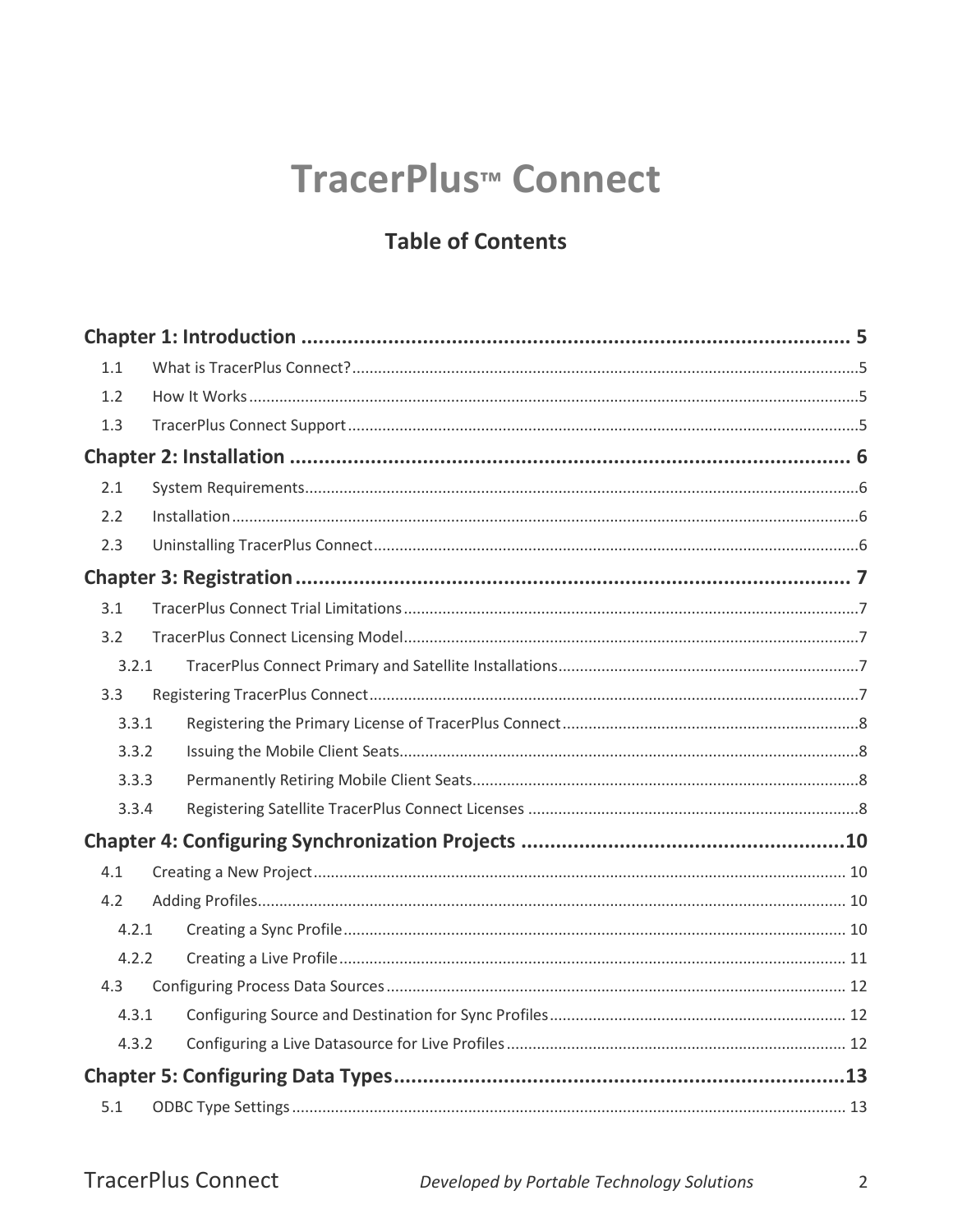| 5.2   |                                                                   |  |
|-------|-------------------------------------------------------------------|--|
| 5.3   |                                                                   |  |
| 5.4   |                                                                   |  |
| 5.5   |                                                                   |  |
|       |                                                                   |  |
| 6.1   |                                                                   |  |
| 6.2   |                                                                   |  |
| 6.3   |                                                                   |  |
|       |                                                                   |  |
| 7.1   |                                                                   |  |
| 7.1.1 |                                                                   |  |
| 7.1.2 |                                                                   |  |
| 7.2   |                                                                   |  |
| 7.3   |                                                                   |  |
| 7.3.1 |                                                                   |  |
| 7.3.2 |                                                                   |  |
| 7.3.3 |                                                                   |  |
| 7.3.4 |                                                                   |  |
|       | Chapter 8: Mobile Device and Application Specific Sync Settings21 |  |
| 8.1   |                                                                   |  |
| 8.2   |                                                                   |  |
| 8.3   |                                                                   |  |
| 8.4   |                                                                   |  |
| 8.5   |                                                                   |  |
|       |                                                                   |  |
| 9.1   |                                                                   |  |
| 9.1.1 |                                                                   |  |
| 9.1.2 |                                                                   |  |
| 9.2   |                                                                   |  |
| 9.2.1 |                                                                   |  |
| 9.2.2 |                                                                   |  |
|       |                                                                   |  |
| 10.1  |                                                                   |  |
| 10.2  |                                                                   |  |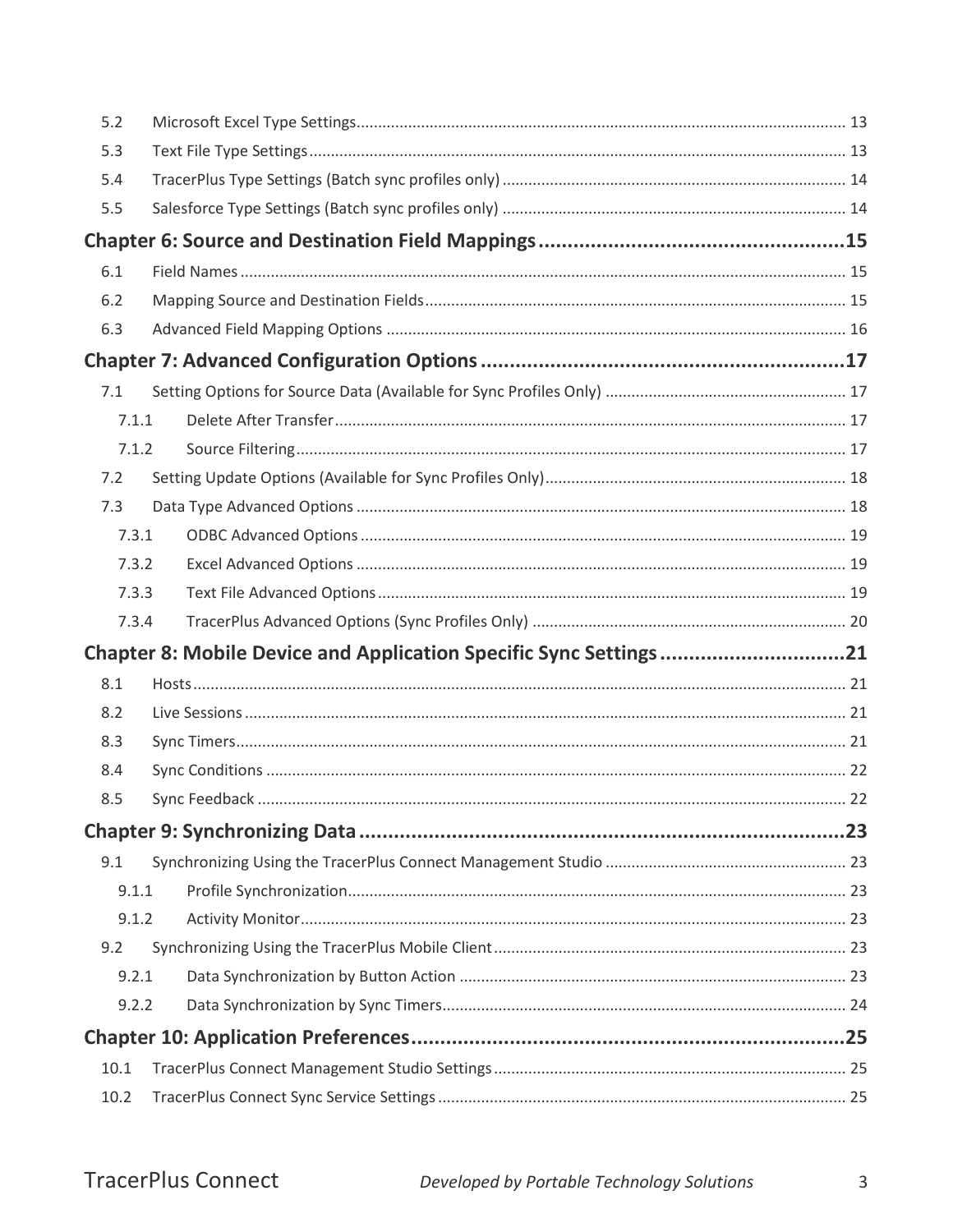| A.1 |  |
|-----|--|
| A.2 |  |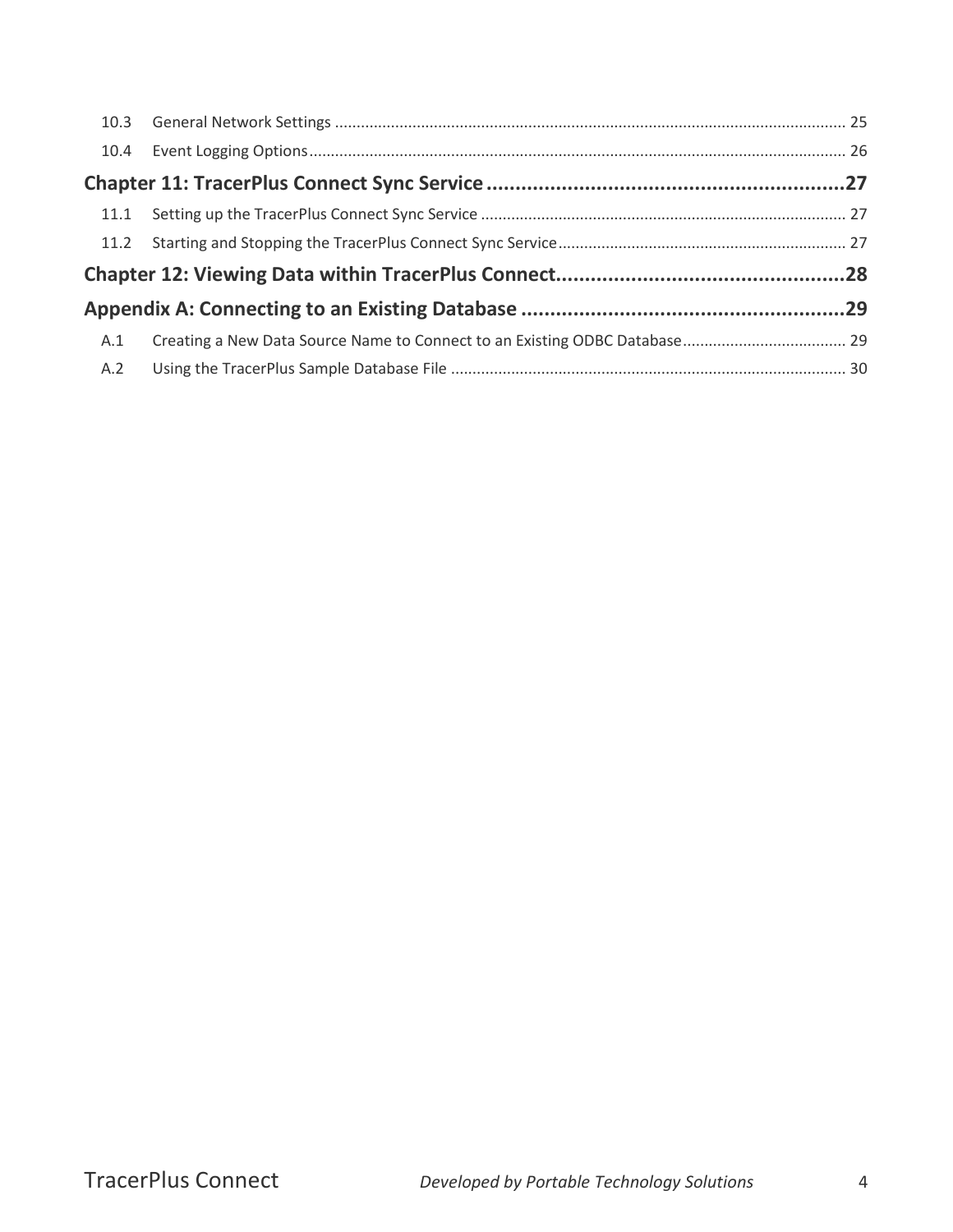#### <span id="page-5-0"></span>**Chapter 1: Introduction**

#### <span id="page-5-1"></span>**1.1 What is TracerPlus Connect?**

**TracerPlus Connect** is the simplest way for users to transfer data between their **TracerPlus** enabled mobile devices and many other data sources.

**TracerPlus Connect** is provided on a trial basis to offer hands-on experience with the **TracerPlus** suite of applications before buying. The 5 record limitation of the trial version is removed after purchase and registration.

#### <span id="page-5-2"></span>**1.2 How It Works**

**TracerPlus Connect** is an all-in-one solution that allows for both wireless and batch syncing of data to and from a wide range of data sources, including MySQL, SQL, Oracle, Microsoft Access, Microsoft Excel, text files and many other ODBC compliant databases.

#### **Highlights and Features of TracerPlus Connect**

- Support for newer database and field types.
- Automatic licensing of mobile seats.
- Greater flexibility for syncing order.
- Expansive data filtering options.
- Wireless batch mode.
- Real-time data transfer.
- Unattended Windows Service capability.

#### <span id="page-5-3"></span>**1.3 TracerPlus Connect Support**

As a registered **TracerPlus Connect** user, you receive free email support for **30** days from the date you purchase **TracerPlus Connect**. We encourage all users of **TracerPlus Connect** to visit our Support Center at <http://www.tracerplus.com/support/> for access to general Knowledgebase, frequently asked questions, training videos and other resources intended to speed the learning curve.

Users with Active Support or Maintenance Agreements for their related **TracerPlus Mobile Client** licenses receive unlimited phone and email support of **TracerPlus Connect**.

**PTS** also provides a series of free training webinars over the course of the year, with regular announcements via email. To begin receiving these announcements, join our **Mailing List**.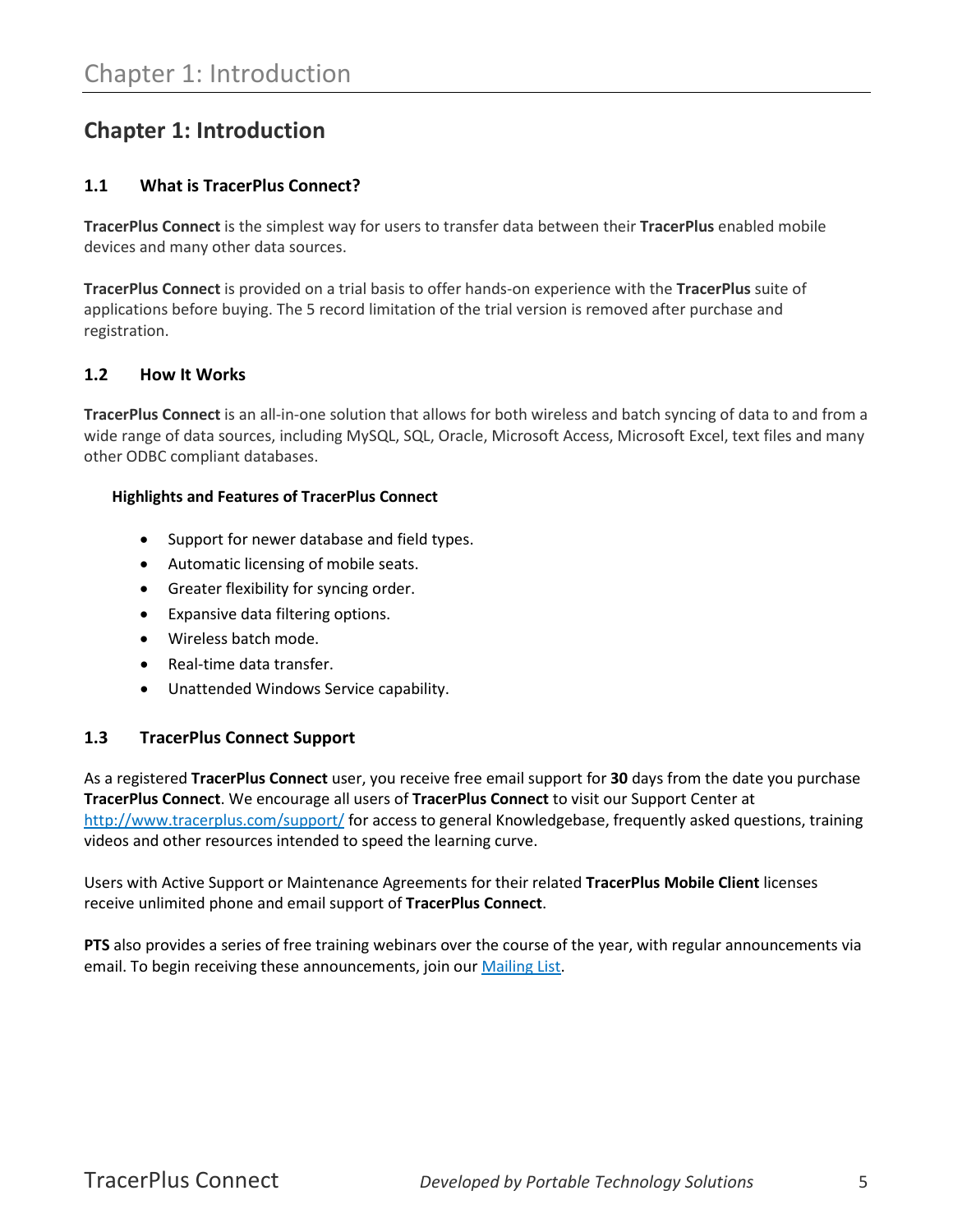#### <span id="page-6-0"></span>**Chapter 2: Installation**

#### <span id="page-6-1"></span>**2.1 System Requirements**

- A Windows PC running Windows XP/Vista/7/8/10, or Windows Server 2003/2008/2012.
- Microsoft .NET Framework 2.0 or greater (You will be prompted for install if required).
- Microsoft ActiveSync (Windows XP/Server 2003) or Windows Mobile Device Center (Windows Vista/7/8/10/Server 2008/2012).
- At least one Mobile Device with the **TracerPlus Mobile Client** installed (Matching versions of **TracerPlus Connect** and the **TracerPlus Mobile Client** are required).

**Note:** Although not a requirement, we recommend you download and install **TracerPlus Desktop** for full functionality from **TracerPlus Connect**.

#### <span id="page-6-2"></span>**2.2 Installation**

- 1. Download **TracerPlus Connect** from www.tracerplus.com or an authorized reseller and install to a PC that will be used to set up and administer the application.
- 2. When the Install Wizard Completed screen appears you have the option to **Launch Management Studio** upon clicking **Finish**.
- 3. Proceed to [Chapter 3: Registration](#page-7-0) for registration and trial instructions.

#### <span id="page-6-3"></span>**2.3 Uninstalling TracerPlus Connect**

In the unlikely event that you would like to remove **TracerPlus Connect,** follow these simple instructions.

- 1. Exit **TracerPlus Connect** if open and stop the **Sync Service** if running.
- 2. Open the **Control Panel** window on your PC.
- 3. Select **Add/Remove Programs** or **Uninstall or Change a Program** (depending on OS).
- 4. Locate **TracerPlus Connect** and select **Uninstall**.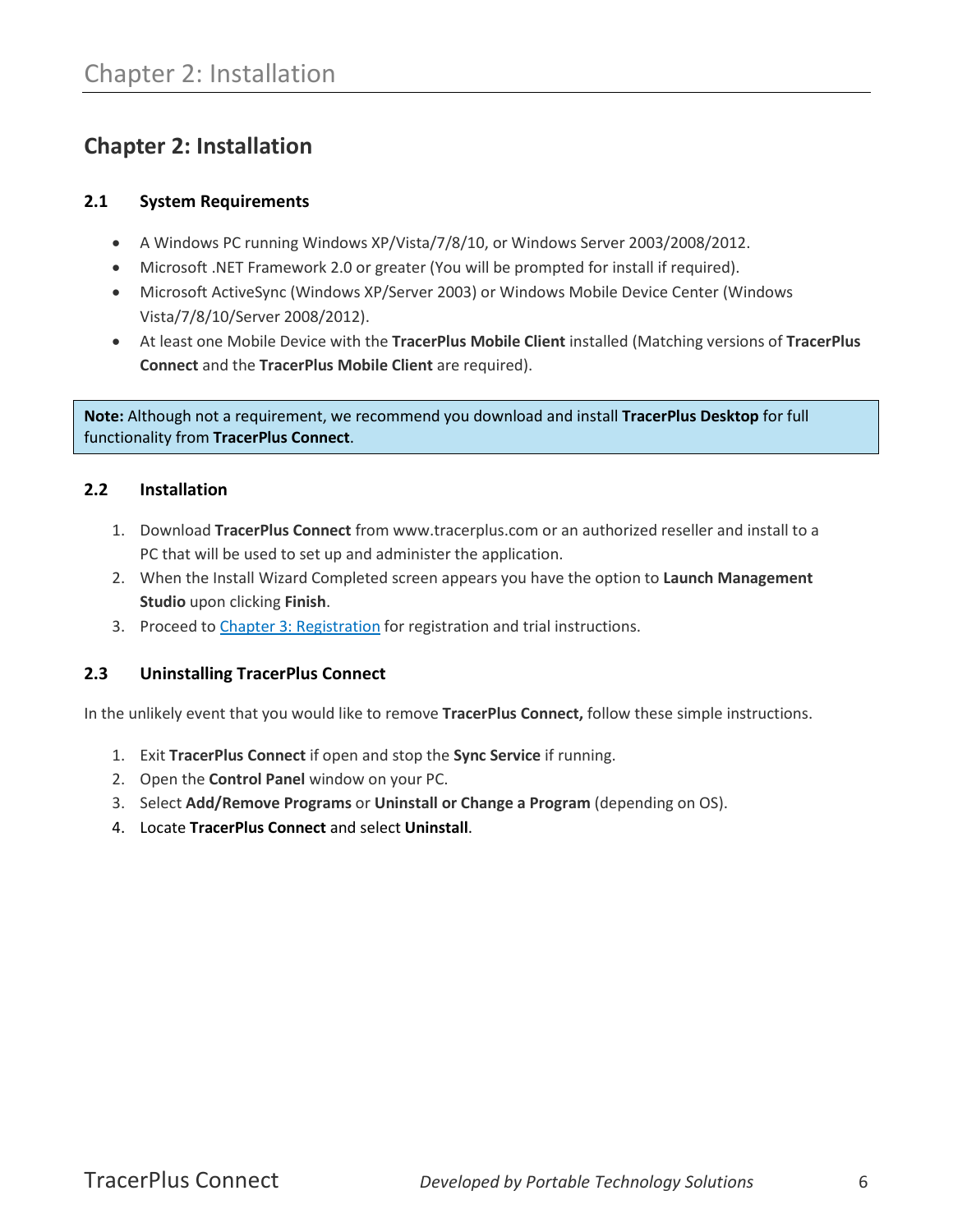#### <span id="page-7-0"></span>**Chapter 3: Registration**

Chapter 3 describes the limitations of the trial version of **TracerPlus Connect**, the licensing model and the registration process.

#### <span id="page-7-1"></span>**3.1 TracerPlus Connect Trial Limitations**

**TracerPlus Connect** is available as a trial application; this allows potential users to test the functionality of the software without purchasing. Trial limitations include:

- Data transfer is limited to five records per synchronization process.
- The Delete After Transfer feature is disabled (e.g. data cannot be removed from a data set after a successful synchronization).

#### <span id="page-7-2"></span>**3.2 TracerPlus Connect Licensing Model**

<span id="page-7-3"></span>**TracerPlus Connect** is licensed per seat; a seat is the connection between **TracerPlus Connect** and a device licensed with the **TracerPlus Mobile Client**. When placing orders for **TracerPlus Connect**, specify the number of seat licenses that you require, this is equal to the number of devices you want to use with **TracerPlus Connect**.

#### **3.2.1 TracerPlus Connect Primary and Satellite Installations**

**TracerPlus Connect** is installed as either a Primary or Satellite installation. The primary installation is the only installation capable of license administration and should be the first installed. Administration includes the issuing and retiring of seat licenses purchased allowing your mobile devices to sync data with **TracerPlus Connect**. A satellite installation is only capable of syncing data. This type of installation is commonly used in locations where your mobile devices cannot communicate directly with the Primary installation.

The number of installations available to you is equal to the number of seat licenses purchased. This consists of a single primary installation and the balance in Satellite installations.

**Example:** The purchase of a 3 Seat License of **TracerPlus Connect** enables you to sync with up to 3 mobile devices and allows for the installation of one Primary and two Satellites.

#### <span id="page-7-4"></span>**3.3 Registering TracerPlus Connect**

**TracerPlus Connect** is an application that requires registration for full functionality. **TracerPlus Connect** also requires that the connecting mobile devices have registered versions of the **TracerPlus Mobile Client** (Windows Mobile/CE/Windows Embedded/Android). If either of these criteria is not met, **TracerPlus Connect** runs in trial mode.

To purchase **TracerPlus** software or for more information, please contact your authorized reseller or PTS directly at [sales@tracerplus.com.](mailto:sales@tracerplus.com)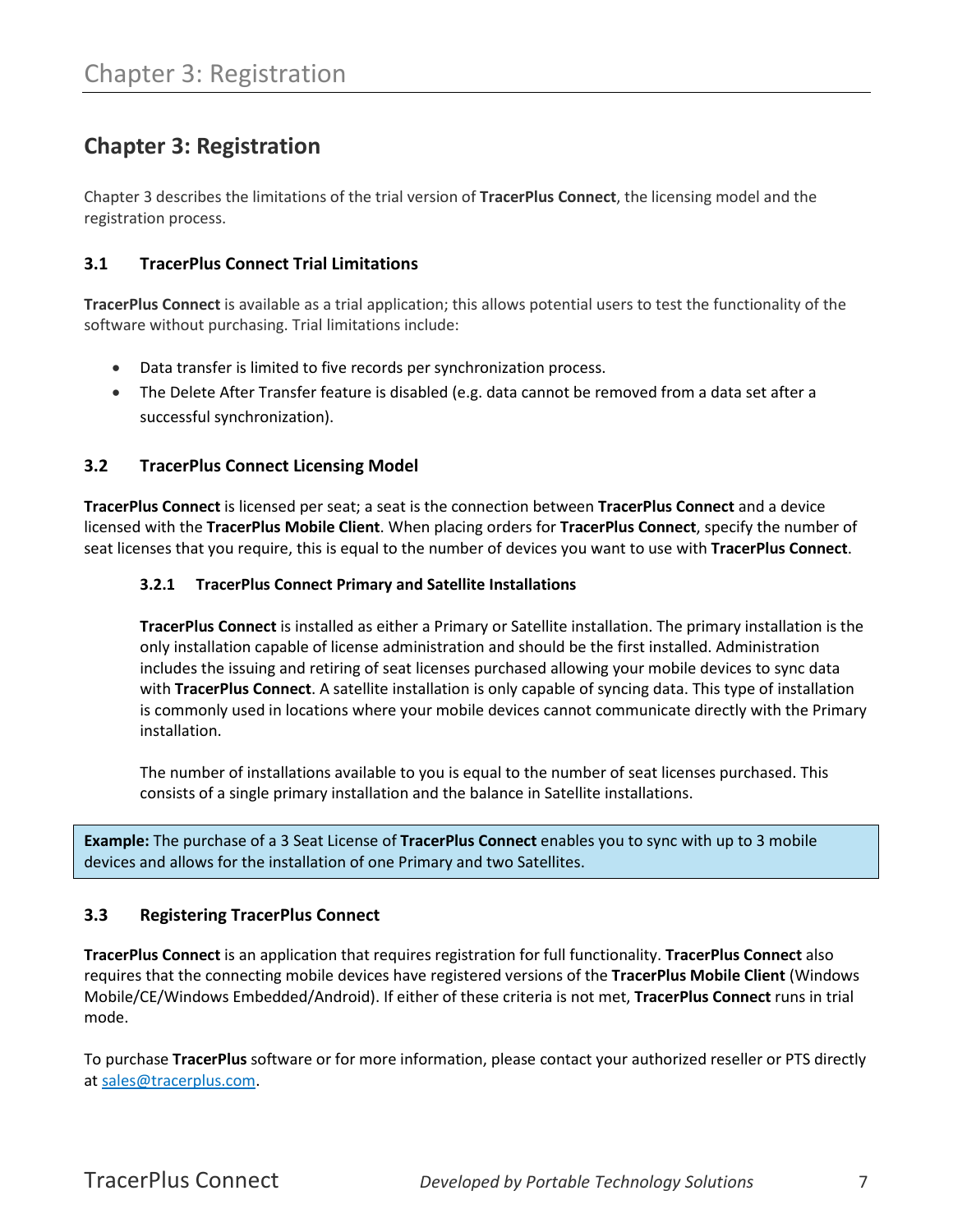#### <span id="page-8-0"></span>**3.3.1 Registering the Primary License of TracerPlus Connect**

- 1. After purchase, a confirmation email is sent including a **Redemption Link**.
- 2. Note the **Redemption Link** that corresponds to the **TracerPlus Connect Primary** license.

**Note:** This confirmation email contains a Redemption Link for this Primary installation as well as your Satellite installations. Please be sure to select the correct Redemption Link when making your request.

- 3. Navigate to **ToolsRegistration** in TracerPlus Connect and enter the above **Redemption Link** to the **Redeem Code** field.
- 4. Click the **Key** button to register the software. You should receive a **Registration Successful** Prompt and a registration code should now show in the **Registration Code** field.

**Note:** If you do not have an internet connection you can register manually by clicking the **Redemption Link** you wish to register and completing the **Software Registration** form to request a registration code.

#### <span id="page-8-1"></span>**3.3.2 Issuing the Mobile Client Seats**

After registration has been completed for both **TracerPlus Connect** and the **TracerPlus Mobile Client**, the device seats must be issued for each device syncing to **TracerPlus Connect**. By default, the issuing of seats is done automatically as the devices connect. To manually issue seats and control the devices that can connect, turn off the **Issue Device Seats Automatically** option on the **Tools->Registration** screen. After registration, devices that are not in the device list will not be authorized to sync with **TracerPlus Connect**.

**Note:** In certain instances, it is necessary to manually issue seats. This could include re-issuing seats in the case of a device replacement, or when testing. To issue seats manually, enter the **Device ID** into the **Issue Device** field of the **Tools->Registration** form, and click **Issue**.

#### <span id="page-8-2"></span>**3.3.3 Permanently Retiring Mobile Client Seats**

If you wish to permanently remove a mobile device from the table of assigned devices, you can retire the device. Retiring a device allows a new device to be issued in its place. This action cannot be undone, and should only be used if a device needs to be permanently replaced. To retire a device, open the **Tools->Registration** form, right-click the **Device ID** in the assigned devices table and select **Retire**. This is useful in instances where a device is no longer available to your installation (e.g. damaged, stolen, lost, etc.).

#### <span id="page-8-3"></span>**3.3.4 Registering Satellite TracerPlus Connect Licenses**

To install a satellite copy of **TracerPlus Connect**, please follow the steps described i[n Section 3.3.1](#page-8-0) above, selecting a **Redemption Link** corresponding to one of the provided **Satellite** licenses. After satellite registration is complete, the seat licenses must be exported from the **Primary Installation** and imported into the **Satellite Installation(s)**. This is necessary so that the **Satellite Installation(s)** has a valid list of device seats, allowing the devices to sync with these **Satellite(s)**.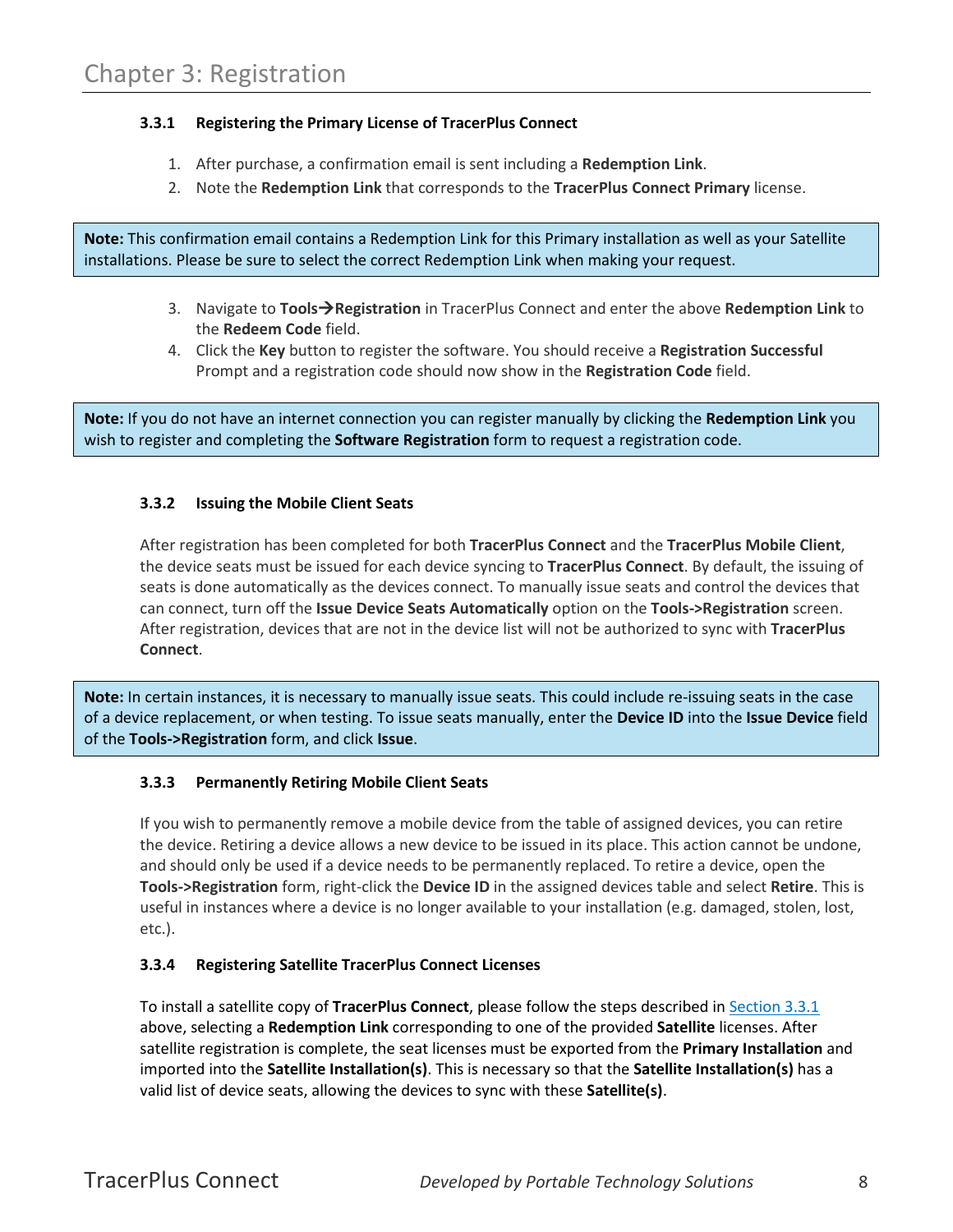#### **3.3.4.1 Import/Export of Seat License files**

To Export the license file from your Primary Installation:

- 1. Launch the **Primary Installation** of **TracerPlus Connect**.
- 2. Select **ToolsRegistration** and select the **Export** tab.
- 3. Click the **Export** button.
- 4. Select a location and filename for the **Export** file, and click **Save**.

To Import the license file to your Satellite installation:

- 1. Launch the **Satellite Installation(s)** of **TracerPlus Connect**.
- 2. Select the **ToolsRegistration** menu option.
- 3. Verify that this **Satellite Installation(s)** is properly registered as discussed above.
- 4. Select the **Import** tab.
- 5. Click the **Import** button, and locate the previously created **Export** file.
- 6. Select the file, and click **Open**.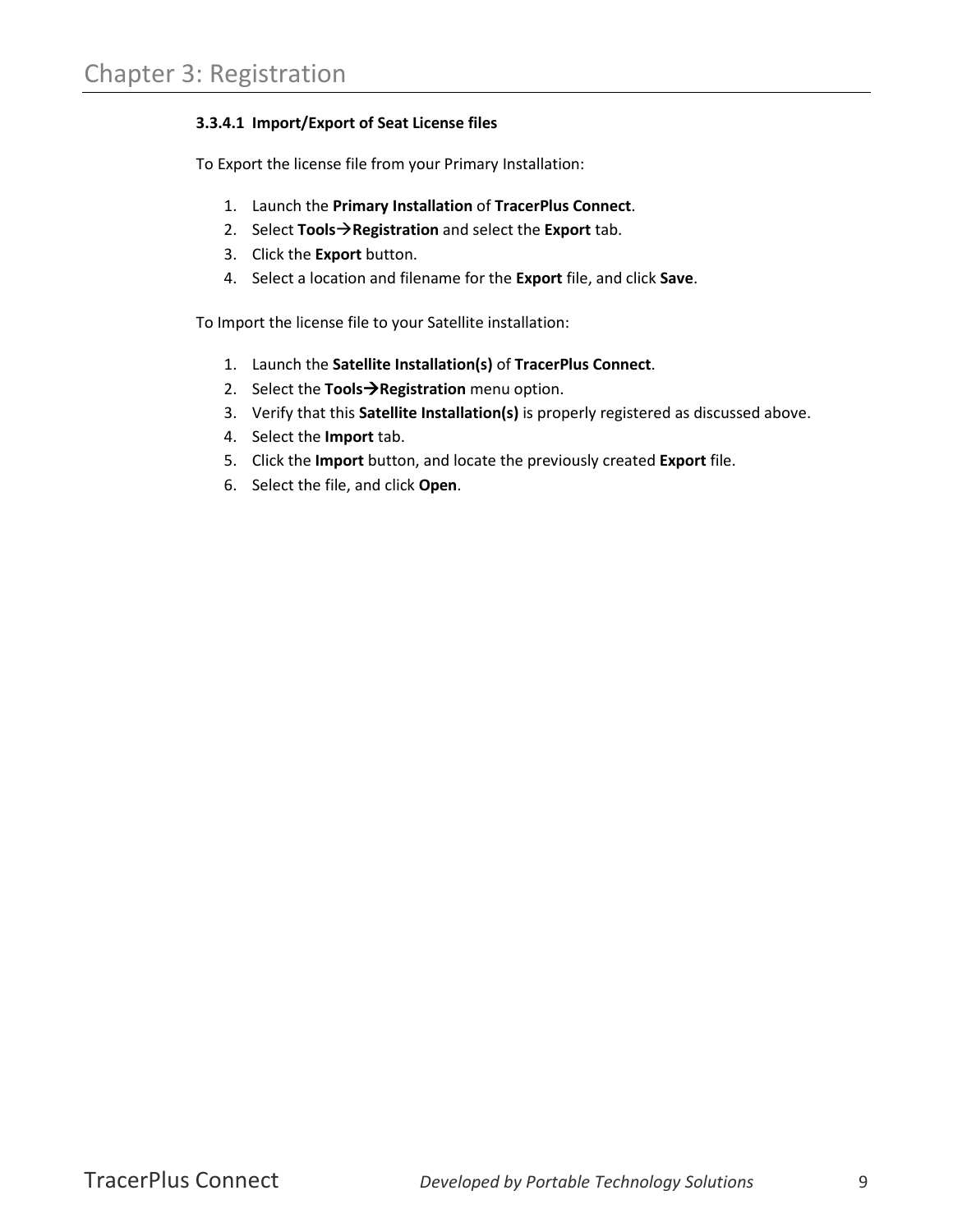#### <span id="page-10-0"></span>**Chapter 4: Configuring Synchronization Projects**

#### <span id="page-10-1"></span>**4.1 Creating a New Project**

A **Project** is a grouping of **Profiles** and **Processes**, used to define how data is moved from a data source to a data destination. Follow the steps below to create a new **Project**.

- 1. In the **File** menu, select **New** or click the **New Icon** on the toolbar.
- 2. Proceed to [Section 4.2](#page-10-4) below to learn how to add a **Profile**.
- 3. To save your project, select **Save** or **Save As** from the **File** menu or click the **Save** icon on the toolbar.
- 4. To open an existing project, choose **Open** from the **File** menu or click the **Open** icon on the toolbar.

**Note:** You can also export a TracerPlus Connect project as a single file (**.tce**) which can be used for backup purposes and portability. To export a project, choose **Export** from the **File** menu and select a location to save to.

To import an existing project, choose **Import** from the **File** menu and choose the type of import. Choose **Close Current Project** to close the current project and import to a new project. Choose **Add to Open Project** to add the project to the bottom of your currently opened connect project.

#### <span id="page-10-4"></span><span id="page-10-2"></span>**4.2 Adding Profiles**

A **Profile** is a grouping of individual data collection processes. A **Profile** is typically set up to perform a discrete set of tasks in which each process is used to perform a specific function. There are two types of profiles, **Sync Profiles** and **Live Profiles**. **Sync Profiles** are used to synchronize data between a source and a destination based on a defined interval or user action. **Live Profiles** create an always connected synchronization, where data is synchronized with the destination immediately.

#### <span id="page-10-3"></span>**4.2.1 Creating a Sync Profile**

A **Sync Profile** allows data to be synchronized in a batch mode through a wireless or cradled connection. The synchronization moves data between a source and destination based on the **Sync Processes** defined within the **Sync Profile**. When running in a batch environment, the data will be synchronized at timed intervals or user initiated syncs.

- 1. In the **Profile Explorer** window, click the **New Profile** icon.
- 2. Select **Sync Profile** from the **Create New Profile** dialog.
- 3. Select the **TracerPlus Desktop** project being used for this sync profile in the **Linked TracerPlus Desktop Project** field.
- 4. Click the **Create Profile** button to create the profile.
- 5. In the **Profile Configuration** window enter a **Name** for the profile.
- 6. Proceed to [Section 4.2.1.1](#page-11-1) below to learn how to add processes to your profile.
- 7. A profile can be deleted, copied or moved up/down in order using the respective icons in the **Profile Explorer**.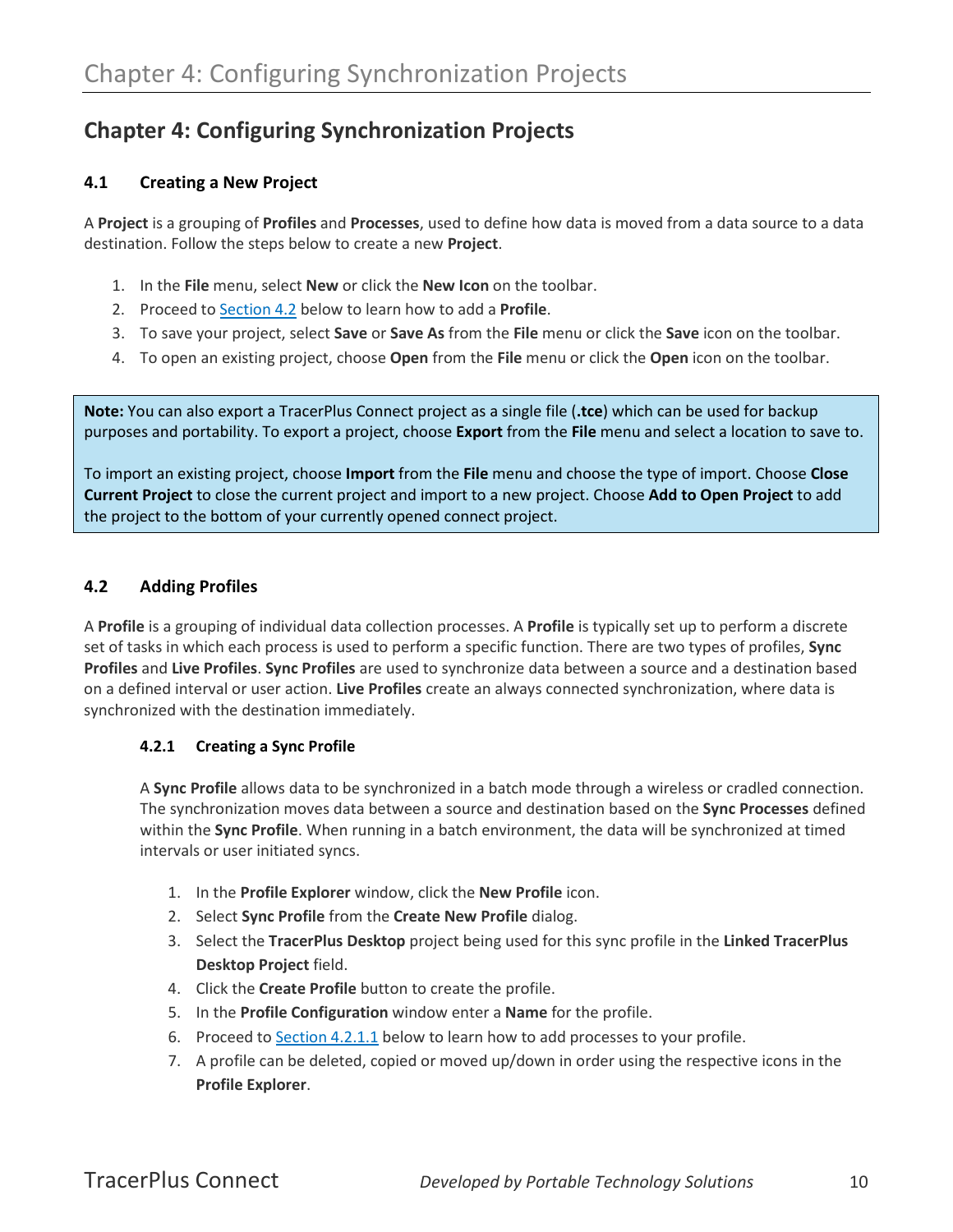#### <span id="page-11-1"></span>**4.2.1.1 Creating a Sync Process**

- 1. In the **Sync Process** List window, click the **Add Process** icon.
- 2. **Name** the Process.
- 3. Add a **Comment** to further detail the process.
- 4. Select a **Source** and **Destination** for the process (See [Section 4.3](#page-12-1) for more information on selecting a **Source** and **Destination**).
- 5. Configure **Field Mappings** as needed (See [Chapter 6](#page-15-0) for more information on defining **Field Mappings**).
- 6. Repeat steps 1-5 to add additional processes.
- 7. **Save** your project.
- 8. A process can be deleted or moved up/down in order using the respective icons in the **Sync Process List** window.
- 9. A process can be moved to another profile by dragging it to the desired profile.

#### <span id="page-11-0"></span>**4.2.2 Creating a Live Profile**

A **Live Profile** is an always open connection between a **TracerPlus** enabled device and a data destination. In a **Live Profile**, changes made on a device are immediately posted to the data destination in real-time; utilizing the device's built in Wi-Fi or WAN connection. Changes made to the data destination will also be seen immediately by the device.

- 1. In the **Profile Explorer** window, click the **New Profile** icon.
- 2. Select **Live Profile** from the **Create New Profile** dialog.
- 3. Select the **TracerPlus Desktop** project being used for this live profile in the **Linked TracerPlus Desktop Project** field.
- 4. Click the **Create Profile** button to create the profile.
- 5. In the **Profile Configuration** window enter a **Name** for the profile.
- 6. Proceed to [Section 4.2.2.1](#page-11-2) below to learn how to configure **Live Processes**.
- <span id="page-11-2"></span>7. A Profile can be deleted, copied or moved up/down in order using the respective icons in the **Profile Explorer**.

#### **4.2.2.1 Configuring a Live Process**

- 1. In the **Session List** window, click a **Session** to configure (This will contain the number of sessions available in your linked **TracerPlus Desktop** project).
- 2. Add a **Comment** to further detail the process.
- 3. Select a **Live Datasource** to be used for the process (See [Section 4.3](#page-12-2) for more information on selecting the **Live Datasource**).
- 4. Add your **Key Field (s)** using the **Add** icon.
- 5. Configure **Field Mappings** as needed (See [Chapter 6](#page-15-0) for more information on defining **Field Mappings**).
- 6. Repeat steps 1-5 to configure additional sessions.
- 7. **Save** your project.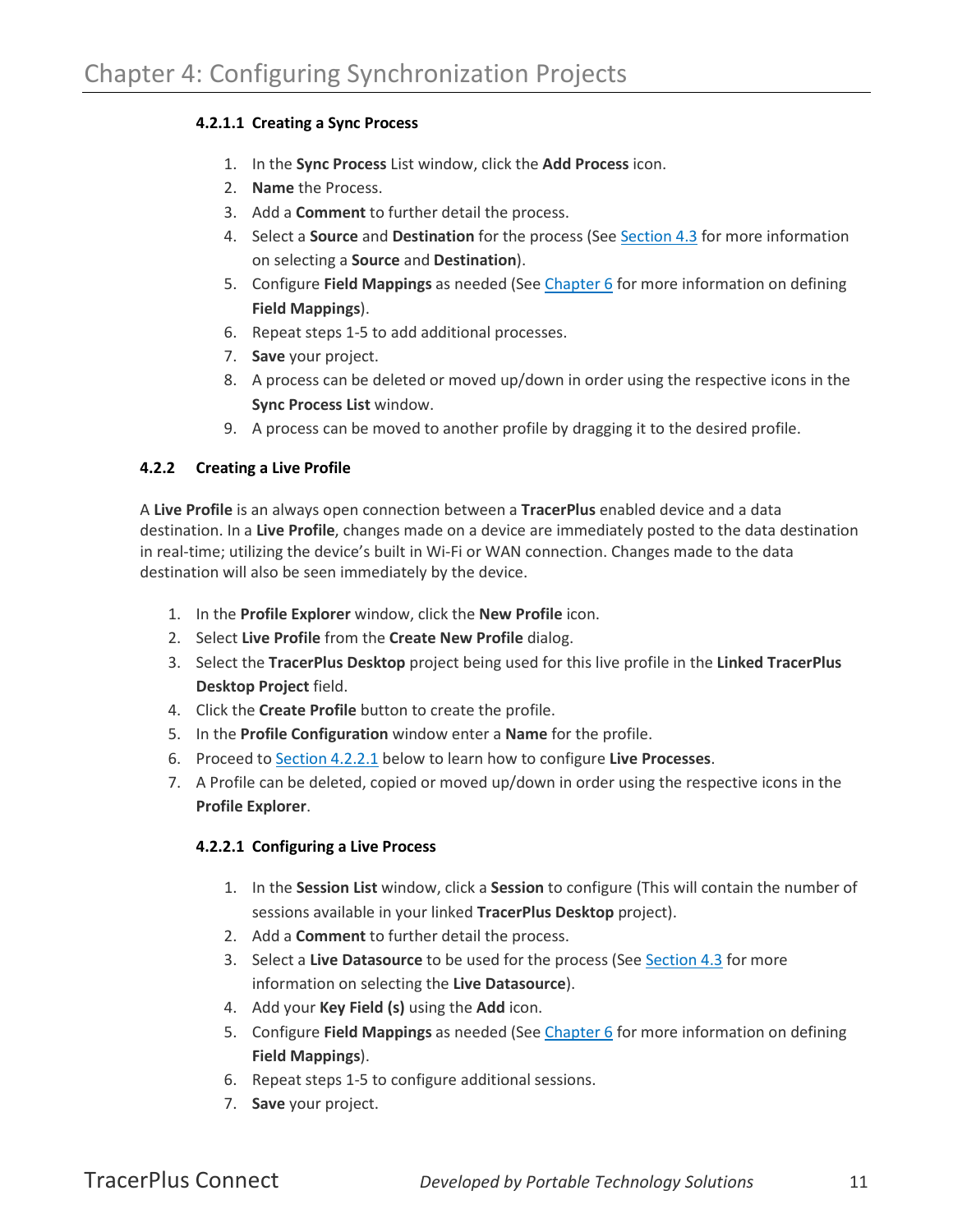

#### **Sample Project:**

The example to the left displays a project with three profiles containing different sets of processes. Each profile in this example demonstrates how profiles can be managed to address different business processes in your application.

#### <span id="page-12-0"></span>**4.3 Configuring Process Data Sources**

<span id="page-12-1"></span>In a process, a data source will need to be specified. When using a **Sync Profile**, both a **Source** and **Destination** must be configured for each **Process**. In a **Live Profile**, only a **Live Datasource** should be configured for each **Session** being used. See the sections below for configuring each type of **Process**.

#### **4.3.1 Configuring Source and Destination for Sync Profiles**

When a sync process is started, the data is transferred *from* the **Source** *to* the **Destination**. This configuration is accomplished via the steps shown below.

- 1. From the **Source** tab, select a data type from the **Type** drop down.
- 2. From the **Destination** tab, select a data type from the **Type** drop down.
- 3. For more information on source and destination types se[e Chapter 5.](#page-13-0)
- 4. Configure field mappings as needed (See [Chapter 6](#page-15-0) for more info).

#### <span id="page-12-2"></span>**4.3.2 Configuring a Live Datasource for Live Profiles**

When using a **Live Profile**, TracerPlus enabled devices are always connected to the selected **Live Datasource**. In this type of profile, data will be stored and accessed directly from the **Live Datasource**. This configuration is accomplished via the steps shown below.

- 1. From the **Live Datasource** section, select a data type from the **Type** drop down.
- 2. From the **Key Fields** group box, press the **Add** button to add a Key Field for your data source (At least one key field is required).
- 3. For more information on data types see [Chapter 5.](#page-13-0)
- 4. Configure field mappings as needed (See [Chapter 6](#page-15-0) for more info).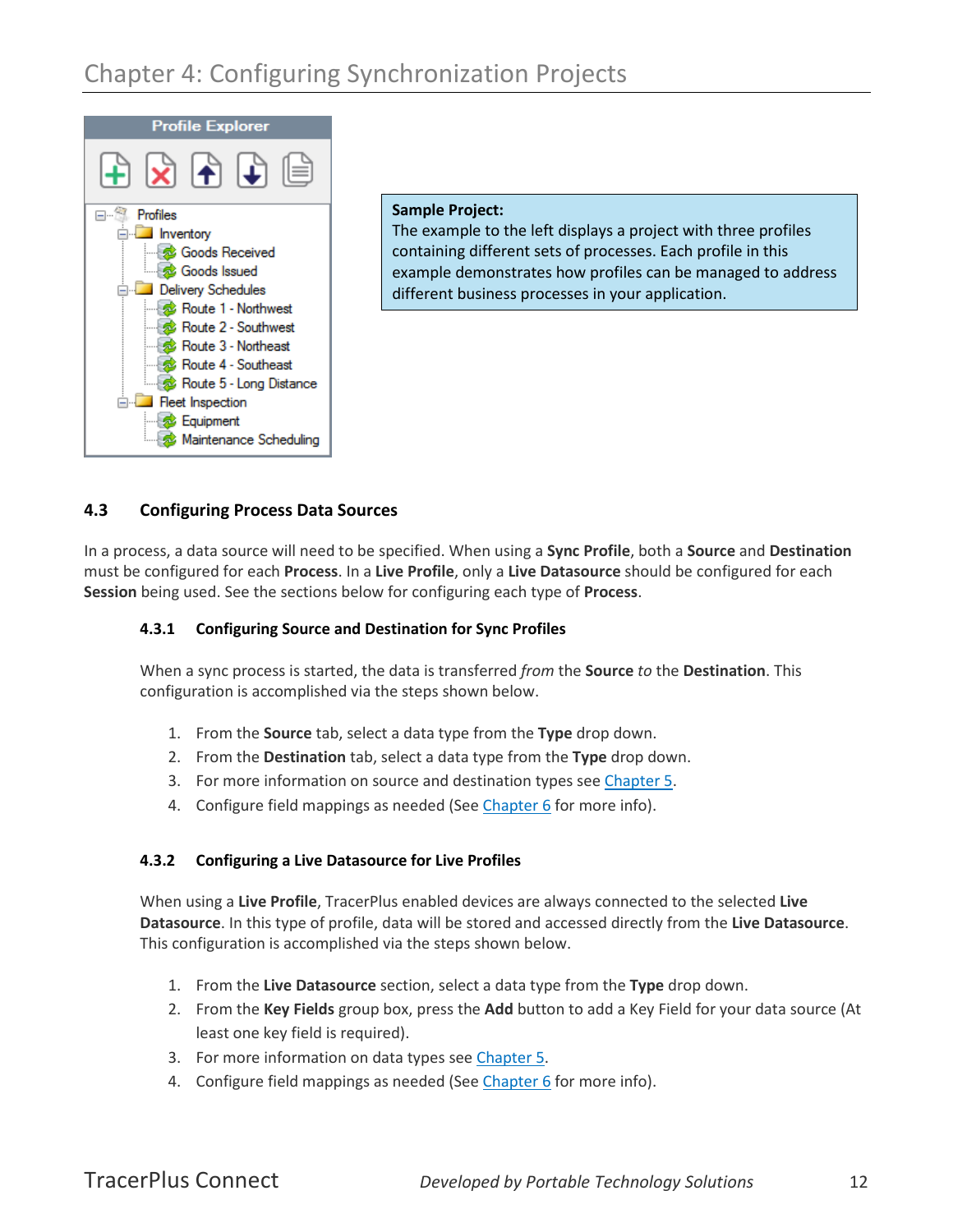#### <span id="page-13-0"></span>**Chapter 5: Configuring Data Types**

**TracerPlus Connect** currently supports the transfer of data between four data **Types** (**ODBC, Excel, Text** and **TracerPlus**)**.** Upon making this choice, additional options are presented based on the data **Type** chosen.

#### <span id="page-13-1"></span>**5.1 ODBC Type Settings**

Choosing **ODBC** allows you to sync data to and from most ODBC databases including (but not limited to) **SQL Server**, **MySQL**, **Oracle** and **MS Access**. When **ODBC** is selected, the following parameters can be set:

- **ODBC Datasource** This is a list of available data sources already configured in the **Data Sources (ODBC)** component of your Windows operating system. Select the desired data source here.
- **Schema** Enter your database Schema name (Optional).
- **Username** If the database requires a username enter it here.
- **Password** If the database requires a password enter it here.
- **Login**  Click this button after entering the **Username** and **Password**.
- **Table** Populated after selecting the **ODBC Datasource** and entering the **Username** and **Password**, this allows you to select the specific table, query, view or stored procedure you want to sync data to and from.
- Configure **Advanced** options as needed (See [Chapter 7](#page-17-0) for more info).

**Note**: To create a new Windows data source, see [APPENDIX A.](#page-29-0)

#### <span id="page-13-2"></span>**5.2 Microsoft Excel Type Settings**

Choosing **Excel** allows you to sync your data to and from a Microsoft Excel spreadsheet. When **Excel** is selected, the following parameters can be set:

- **Excel Workbook** Click the **Folder** icon and select the Excel workbook you wish to sync data to or from.
- **Worksheet** Populated after selecting your **Excel Workbook**, this allows you to select the specific sheet within the workbook to sync the data to or from.
- **Advanced** After clicking the **Advanced** button, you can set the **Start Row** in which the data synced should start in the excel sheet. This is useful if you have column names and want to start on row 2.

**Note:** When syncing data to an excel sheet, the workbook must be closed for the process to run properly.

#### <span id="page-13-3"></span>**5.3 Text File Type Settings**

Choosing **Text** allows you to sync data to and from a text file in a configurable format. When **Text** is selected, the following parameters can be set: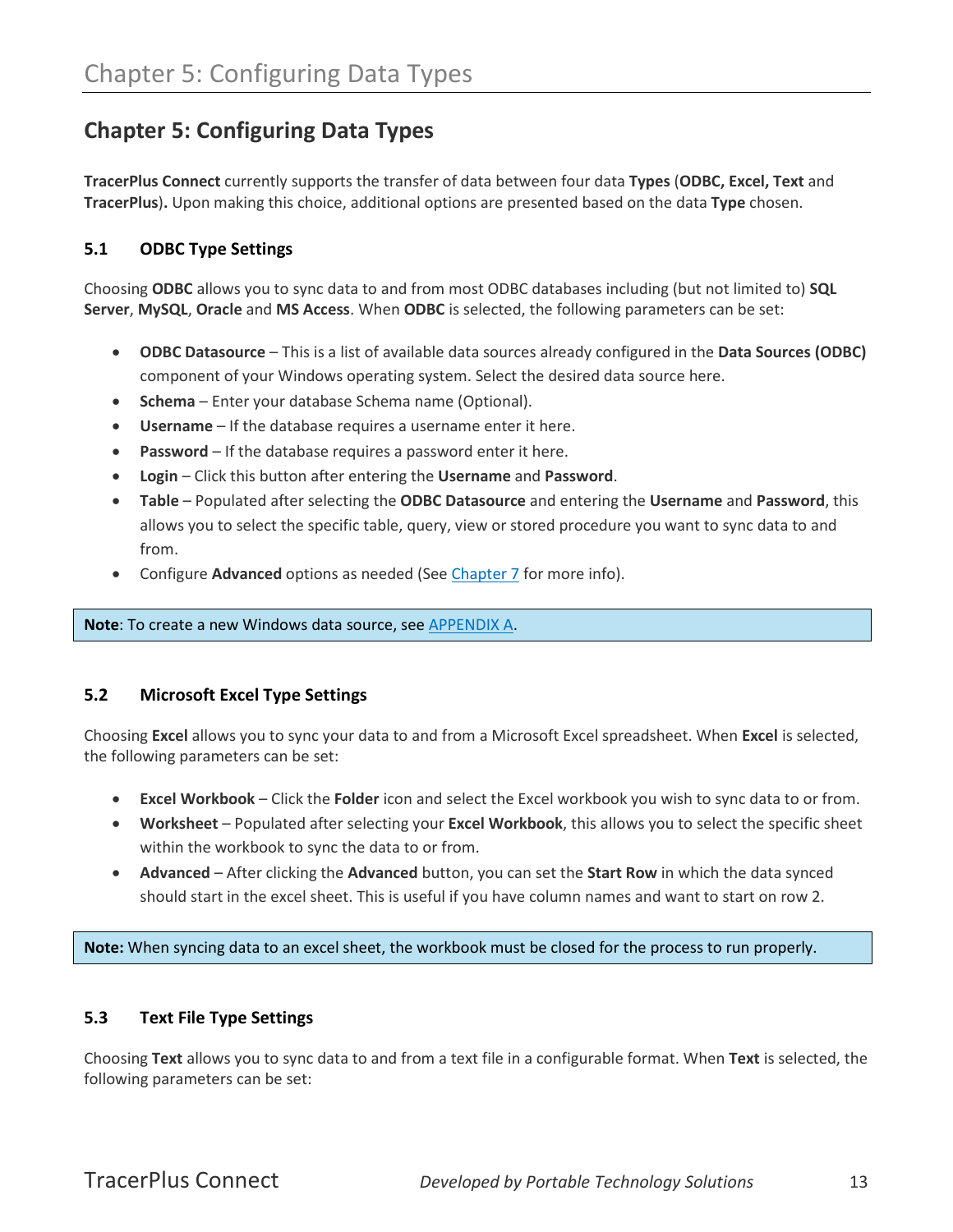- **Select Folder** Click the **Folder** icon and specify the folder where your text file resides.
- **Filename** Populated after a folder is selcted, this will display all .txt files found in the specified directory. Select the text file you wish to sync data to or from.
- **Create File** If the text file does not exist, you can enter the name here and click this button to create the file. This file can be named with a **.txt** or **.csv** file extension.
- Configure **Advanced** options to specify the type of delimiter, set file uniqueness and define field attributes (See [Chapter 7](#page-17-0) for more info).

#### <span id="page-14-0"></span>**5.4 TracerPlus Type Settings (Batch sync profiles only)**

Choosing **TracerPlus** allows you to transfer data to or from your Windows Mobile/CE or Android device. This includes both session and dropdown data. When **TracerPlus** is selected, the following parameters can be set:

- **Session** Select a session from the **Session** drop down**.** If a **TracerPlus Desktop Project** has been linked to the profile, the session names from that project are populated in this list. If you have not linked a **TracerPlus Desktop** project, this dropdown list is populated with default **TracerPlus Session** names.
- **Table** Select **Session Data** from the **Table** drop down to transfer session data for the selected session. If syncing to a drop down field, select the drop down field from this **Table** list.
- Configure **Advanced** options as needed (See *Chapter 7* for more information).

#### <span id="page-14-1"></span>**5.5 Salesforce Type Settings (Batch sync profiles only)**

Choosing **Salesforce** allows you to sync data to and from your **Salesforce** online data account. When **Salesforce** is selected, the following parameters can be set:

- **ODBC Datasource** This is a list of available data sources already configured in the **Data Sources (ODBC)** component of your Windows operating system. Select the desired data source here.
- **Username** This is your Salesforce username.
- **Password** This is your Salesforce user password.
- **Login**  Click this button after entering the **Username** and **Password**.
- **Table** Populated after selecting the **Salesforce Datasource** and entering the **Username** and **Password**, this allows you to select the specific table you want to sync data to and from.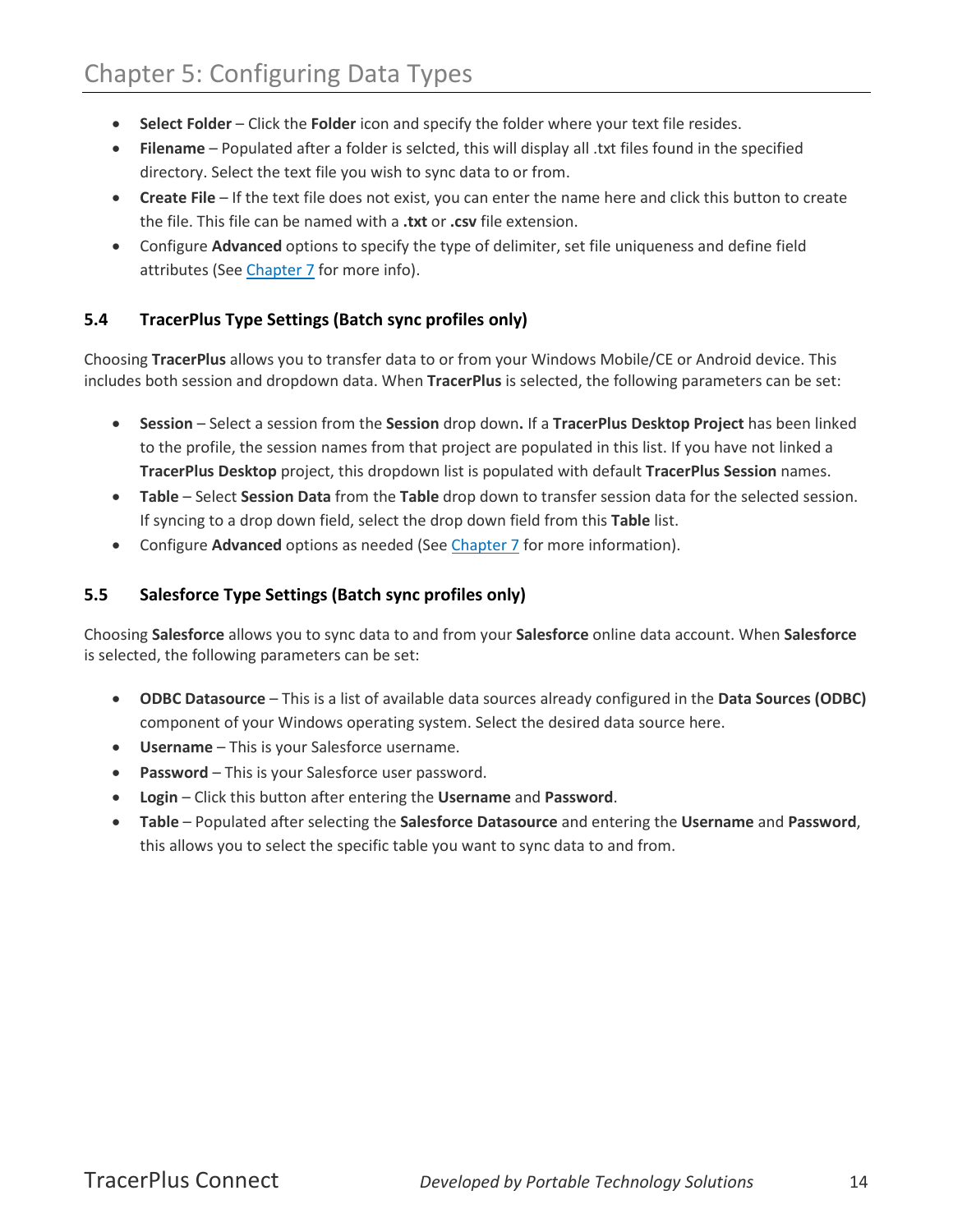#### <span id="page-15-0"></span>**Chapter 6: Source and Destination Field Mappings**

Once the **Source** and **Destination** have been chosen, the next step in configuring your **Process** is to map your specific data fields in your **Source** to specific fields in your **Destination**. As data is transferred row by row, the source field data is transferred to the destination field data for each record. Mapping a particular source field to a corresponding destination field provides you with a high level of control over the placement of your data.

The **Field Mappings** are presented in two columns with a variable amount of rows. Each row represents a map between the source on the left, and the destination on the right.

#### <span id="page-15-1"></span>**6.1 Field Names**

The presented field names for the source and destination datasets can be retrieved from the assigned data set. The method for importing the field names varies based on the **Data Type** you choose.

- **ODBC** Field names are automatically retrieved from the table selected.
- **TracerPlus** By default, the field names are generic (Field 1, Field 2, Field 3, etc.). However, specific field names can be populated by associating a **TracerPlus Desktop Project** (.tpp) to the **Sync** or **Live Profile**. Refer t[o Section 4.2](#page-10-2) for more information on this process.
- **Excel** The field mappings for Excel files can only be associated with the column name of the selected worksheet and cannot be changed. Since Excel uses letters to define each column of data, **TracerPlus Connect** displays the **Field Mapping** as **A**, **B**, **C**, **D**, etc..
- **Text** Text files will initially populate the field mapping grid with generic field names (i.e. Field 1, Field 2, Field 3, etc.). Field names can be modified by clicking the **Advanced** button for your **Text** source or destination. See [Section 7.3.3](#page-19-2) for more information on customizing text fields.

#### <span id="page-15-2"></span>**6.2 Mapping Source and Destination Fields**

Each field is individually configurable by clicking the field in the field mappings grid and selecting from the presented dropdown menu.

#### **The Field Mappings Toolbar**

Fields and rows can be modified by using the **Field Mappings Toolbar**. These tools can be used to move and delete individual fields, remove entire rows, reset mappings or clear the entire field mapping list.

- **Add Field** This adds an additional field to the mapping for both the **Source** and **Destination**.
- **Remove Field** If a particular field is selected, it removes it from the mapping and shifts all fields up. To remove an entire row, select the row from the left hand column.
- **Move Up/Down** If a particular field is selected, it moves the field up or down in order. To move the entire row, select the row from the left hand column.
- **Reset Mappings** This resets the field mappings to the default state.
- **Clear Mappings** This removes all field mappings.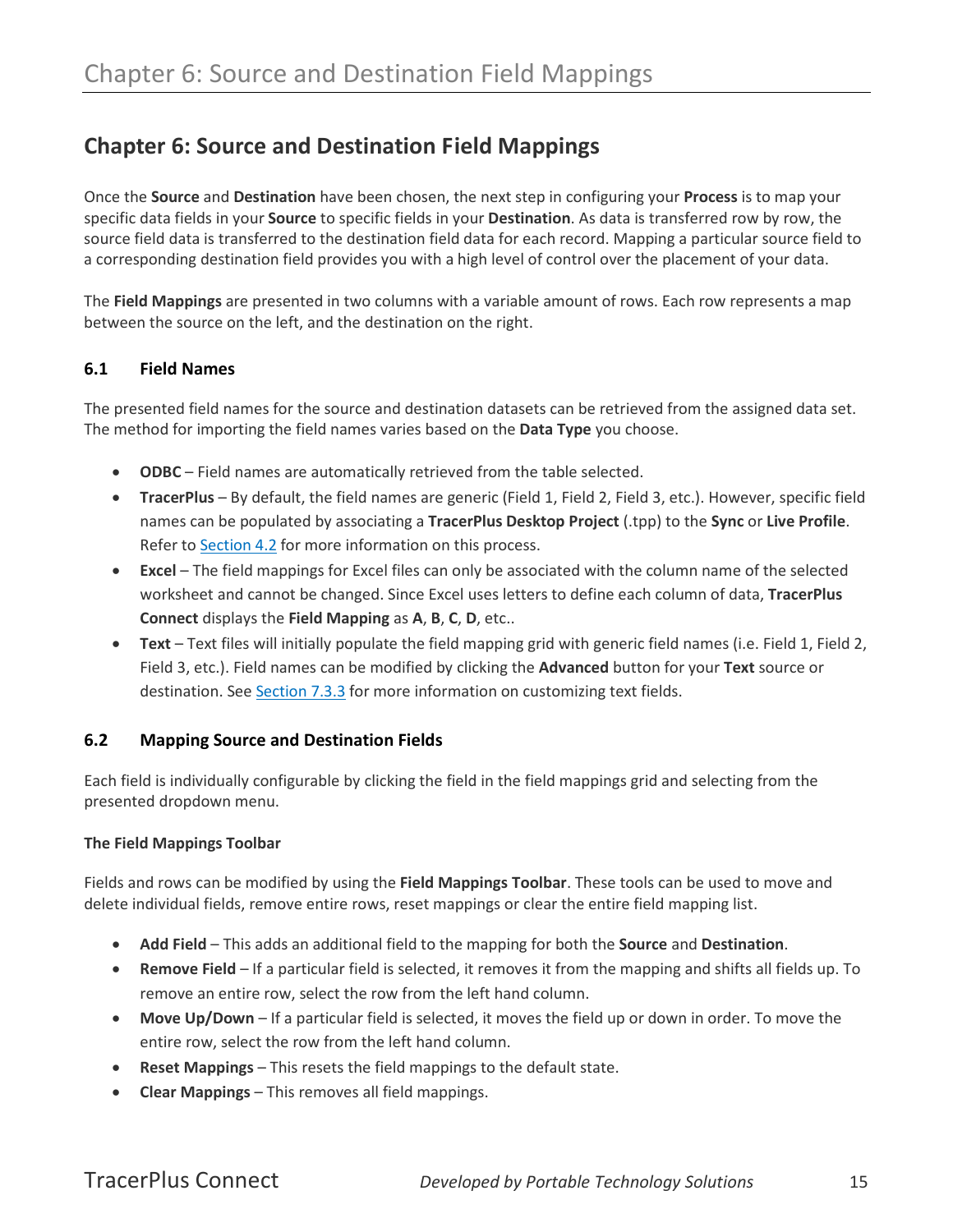#### <span id="page-16-0"></span>**6.3 Advanced Field Mapping Options**

Clicking the **Advanced** checkbox in the field mappings area will expose some additional settings. If you have the **UpdateExisting** or **UpdateExistingAppendIfNotFound** option set (Se[e Chapter 7\)](#page-17-0), you can choose what happens with data when it is synced form the Source to the Destination. The options are described below.

- **Overwrite** This is the default behavior. If the "**Advanced**" checkbox is not selected, all source fields will overwrite their respective destination fields. Please note that these field mapping options are retained even if the advanced checkbox is un-enabled.
- **Sum** This option adds the source field data value to the destination field data during a sync. This option only works with numeric values.
- **Subtract** This option subtracts the source field data value from the destination field data value during a sync. This option only works with numeric values.
- **Do Nothing** This option does nothing to the field during a sync.
- **Do Nothing When Null**  This option will do nothing to the destination field's data if the source field's data is blank or null.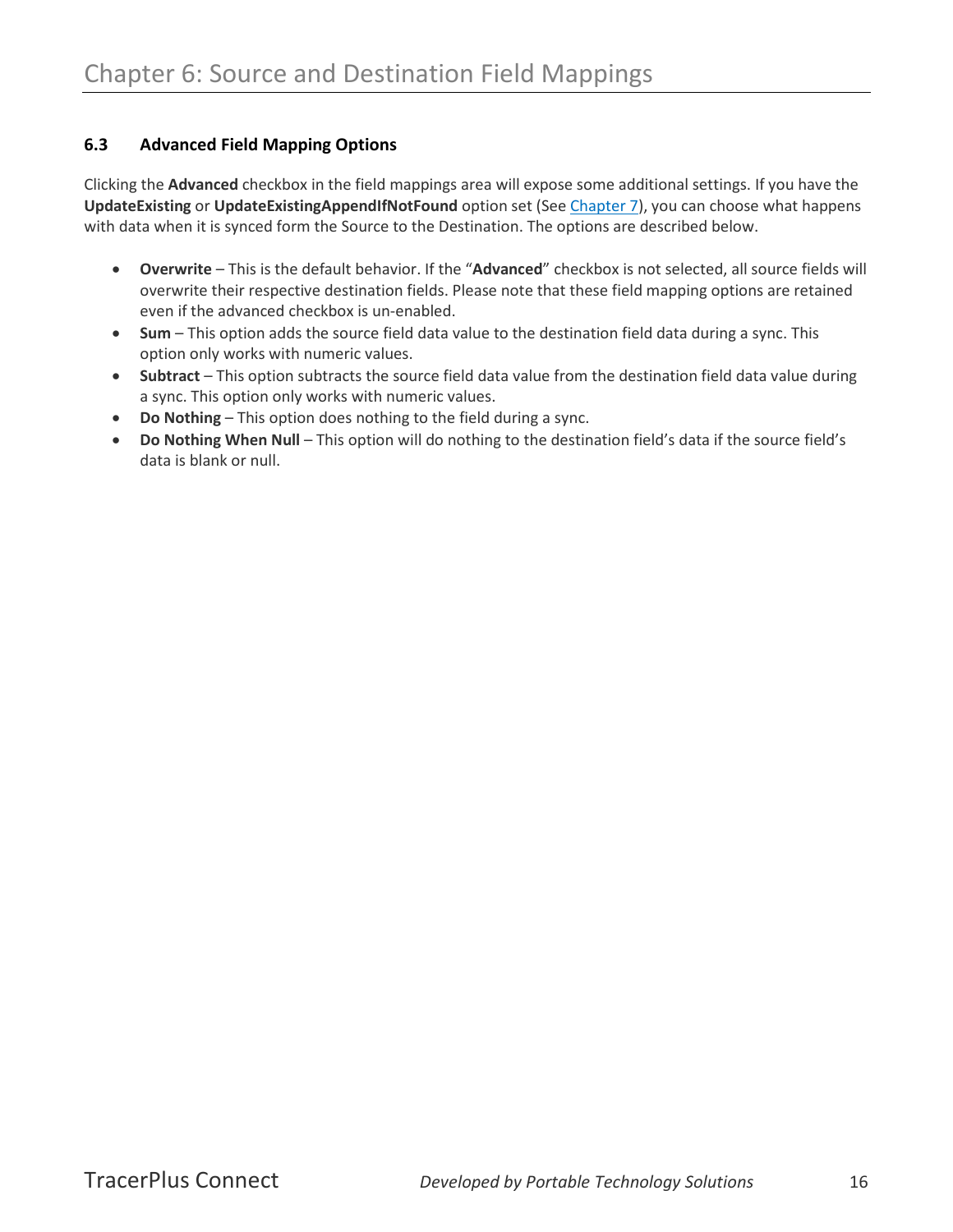#### <span id="page-17-0"></span>**Chapter 7: Advanced Configuration Options**

#### <span id="page-17-1"></span>**7.1 Setting Options for Source Data (Available for Sync Profiles Only)**

<span id="page-17-2"></span>Options are available for setting properties on your defined source data such as removing data after a successful sync or filtering what data gets sent to the destination.

#### **7.1.1 Delete After Transfer**

Select this checkbox to delete the transferred data from the source upon successful sync. This option is ignored if there is any error during the sync process. It is also unavailable in Trial Mode.

#### <span id="page-17-3"></span>**7.1.2 Source Filtering**

Located in the **Options** tab of the **Source** settings, adding a **Source Filter** allows you to control which data is synced to the **Destination**. A typical use for this is sending data to the **Destination** based on a location. To setup **Source Filtering**, follow the steps below.

- 1. Click the **Add** button to create a new filter.
- 2. Select a field to filter on from the **Field** drop down.
- 3. Select a **Comparison Type**:
	- a. **Equals (=)** Data is only synced when it matches the entered **Value**.
	- b. **Not Equal (<>)** Data is only synced when it does not match the entered **Value**.
	- c. **LIKE** Data is only synced when it is similar to the entered **Value**.
	- d. **Greater Than (>)** Data is only synced when it is greater than the entered **Value**.
	- e. **Greater Than or Equal to (>=)** Data is only synced when it is greater than or equal to the entered **Value**.
	- f. **Less Than (<)** Data is only synced when it is less than the entered **Value**.
	- g. **Less Than or Equal to (<=)** Data is only synced when it is less than or equal to the entered **Value**.
- 4. Select the type of filter to be used from the **Type** drop down:
	- a. **Static** This allows the user to set a pre-defined filter to use for the sync process. This cannot be changed at the time of sync.
	- b. **Dynamic** This is a changeable filter that is driven from the connected device. This allows you to set the filter at the time of sync. See the **TracerPlus Desktop** manual for more information on setting up **Dynamic** filters.
- 5. Enter a **Value** that you want the filter to match.
- 6. To remove a filter, highlight the filter and click the **Remove** button.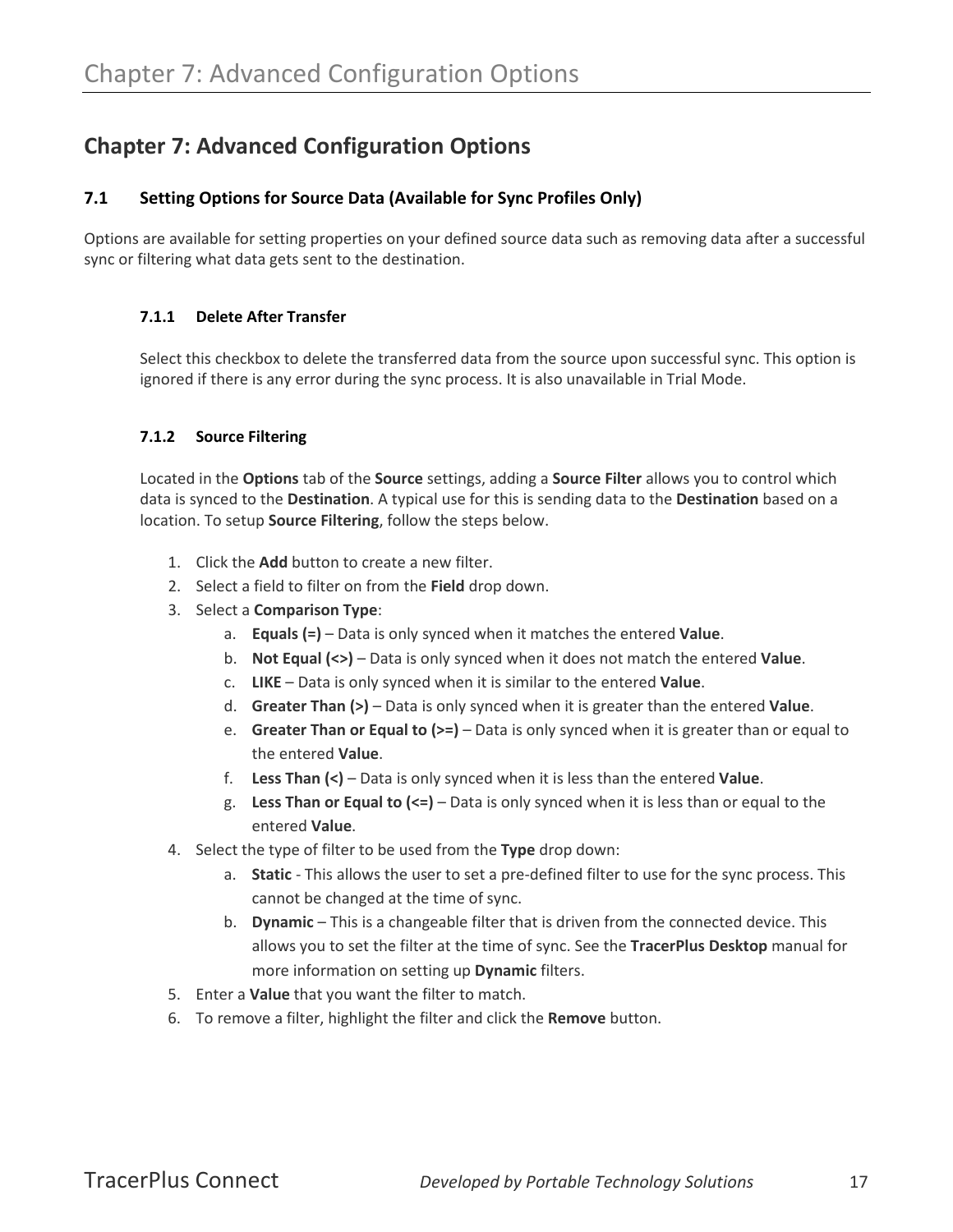**Note:** The **AND/OR** radio buttons located at the right side of the **Source Filtering** window are only applicable when more than one filter has been configured. This option can narrow results to a more specific set of data by either requiring all conditions to be met (**AND**) or at least one of the conditions be met (**OR**).

#### **Example:** Route Accounting

Different delivery lists are sent to different devices wirelessly using a central master delivery list. This is accomplished by setting a filter using the field in the database designating the driver's name, a **Comparison Type** of equals (**=**) and a **Value** of one of the driver's names that appears in the database.

Different Processes are created for each driver, with the Job List database as the source and the **TracerPlus Mobile Client** as the destination. The resulting sync profile then sends data to different devices simultaneously from a common Job List data table and each device receives different information based on the filtering.

#### <span id="page-18-0"></span>**7.2 Setting Update Options (Available for Sync Profiles Only)**

The **Update Options** allow you to control how the data is posted to your destination. The options available are **Append**, **Overwrite**, **UpdateExisting**, **UpdateExistingAppendIfNotFound** or **DeleteExisting** and are explained below.

- **Append** This takes the synced data and adds it to the existing data in your **Destination**.
- **Overwrite** This takes the synced data and overwrites any existing data in your **Destination**.
- **UpdateExisting** This takes synced data and updates rows in your **Destination** based on the Update Fields chosen. This does not add any new data if a row is not found.
- **UpdateExistingAppendIfNotFound** This takes synced data and updates rows in your **Destination** based on the Update Fields chosen. This will also add any data rows not found in the **Destination**.
- **DeleteExisting** This takes synced data and deletes rows in your **Destination** based on the Update Fields chosen. Data that does not match is ignored.

**Note:** When selecting one of the two **UpdateExisting** options, you need to specify fields in which to update the row based on. In most cases, this is set to a key field(s) in your **Destination**. Fields can be added and removed by using the **Add** and **Remove** buttons.

**Note:** When selecting **Overwrite**, you have the ability to add **Destination Filtering**. If used, you can specify a filter definition to use when deciding which rows in your destination to be overwritten. Rows that match this filter will be deleted. If a filter is not specified, then all rows in the **Destination** will be overwritten.

#### <span id="page-18-1"></span>**7.3 Data Type Advanced Options**

Additional settings are available by clicking the **Advanced** buttons in the **Source** and **Destination**. Different options will appear based on the selected **Data Type**.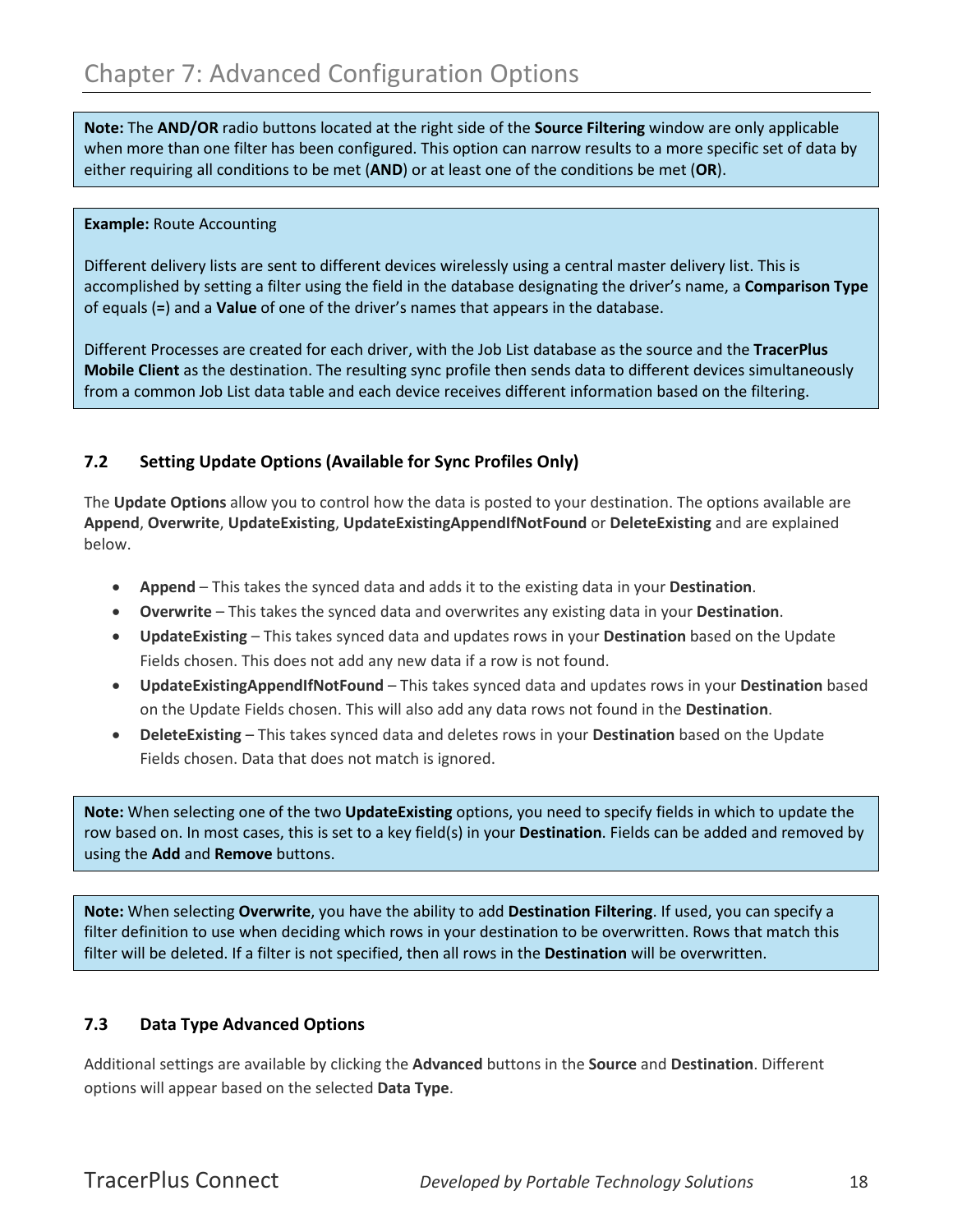#### <span id="page-19-0"></span>**7.3.1 ODBC Advanced Options**

In this area you can specify the file path to save signature and image data along with custom database date/time formatting. See below for the settings available in this section.

- **Binary File Path** This field provides the ability to set a custom save path for binary files such as images and signatures transferred during the synchronization. The default location for this binary path is **C:\Program Files\PTS\TracerPlus Connect 8\Bin**. This path will be ignored if data is posting directly to an image or blob type field in a database.
- **Custom Database Formats**:
	- o **Date**  Set a custom format for syncing date fields.
	- o **Time** Set a custom format for syncing time fields.
- **Treat DATE types as STRING** This allows your date/time data to be treated as a string instead of a date/time data type.
- **Convert signatures to JPEGs**  When enabled, converts signatures captured from a .bmp to a .jpg file.

#### <span id="page-19-1"></span>**7.3.2 Excel Advanced Options**

In this area, you can specify the data starting row and the file path for signature and image data. See below for the settings available in this section.

- **Binary File Path** This field provides the ability to set a custom save path for binary files such as images and signatures transferred during the synchronization. The default location for this binary path is **C:\Program Files\PTS\TracerPlus Connect 8\Bin**.
- **Start Row**  This option allows you to control the row on which the data transfer begins. This is especially useful in cases where users have particular information in a header or column title row.
- **Auto**-**detect column data types**  When enabled, this feature uses a sample of the Excel data to appropriate a data type. This will not work if you use mixed data types in the same column.
- **Convert signatures to JPEGs**  When enabled, converts signatures captured from a .bmp to a .jpg file.

#### <span id="page-19-2"></span>**7.3.3 Text File Advanced Options**

In this area, you can specify the type of delimiter to use, set file uniqueness and define field attributes. See below for the settings available in this section.

- **Delimited** Sets the type of delimiter to use.
	- o **Tab** Data fields are separated by a tab.
	- o **Semicolon** Data fields are separated by a Semicolon (;).
	- o **Comma** Data fields are separated by a Comma (,).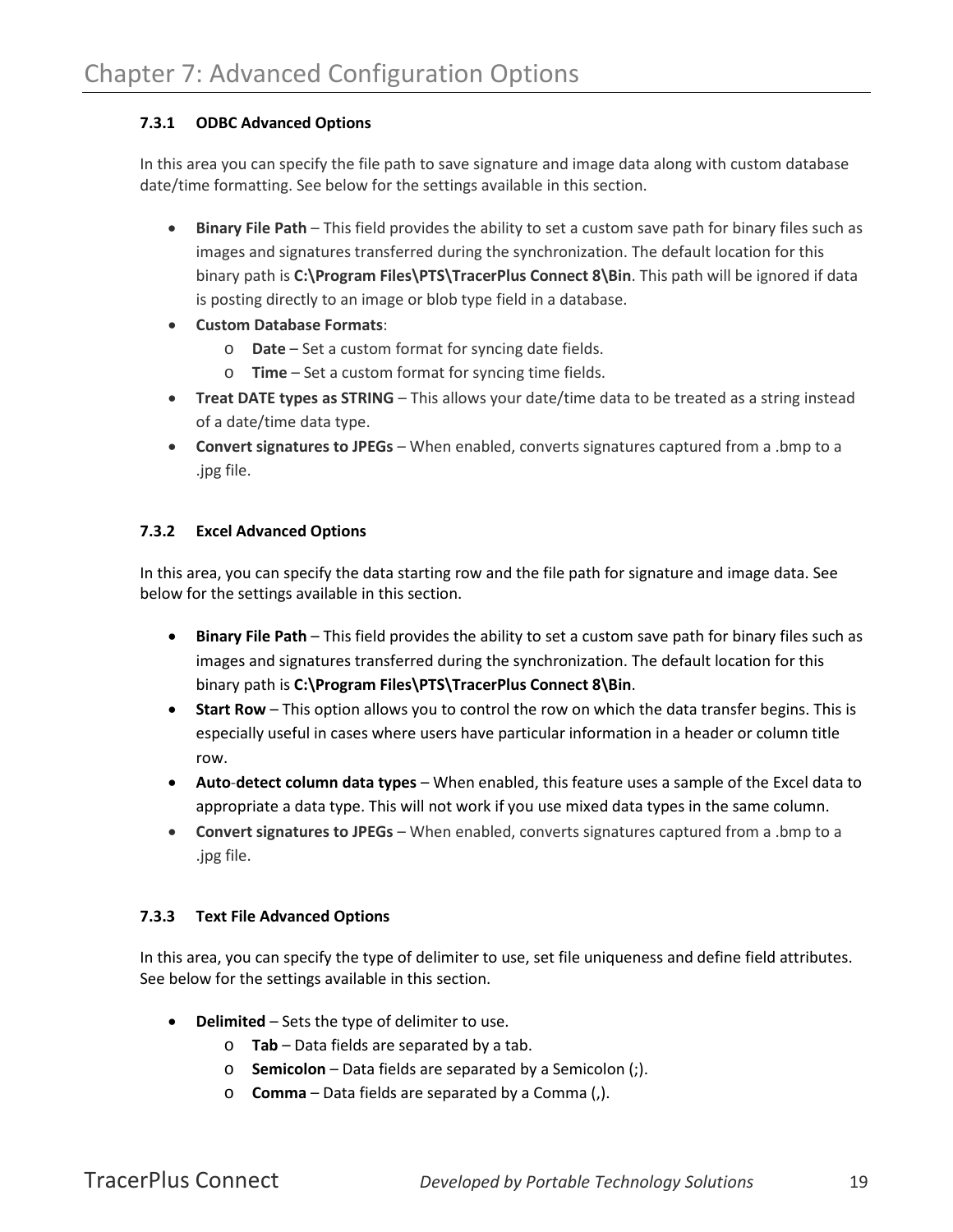- o **Space** Data fields are separated by a single space.
- o **Other** Data fields are separated by the character of your choice.
- o **Text Qualifier** Surrounds each field of data with an Apostrophe (') or Quote (").
- **Fixed Width** Each field is separated by a set width and is defined in the **Text File Fields** section.
- **Static File Suffix** Appends the value defined here to the text file name.
- **Create Unique File Suffix** Creates a unique file for each data sync. This is based on a **FileCounter** or **DateTime** and is appended to the file name.
- **Text File Fields** Define field names and **Fixed Width** settings here. Fields can be added, removed or moved up/down using the navigation bar buttons.
	- o **Name** Specify a field name for each field. This is useful when mapping fields.
	- o **Width** Specify the width to be used for each field and is used with the **Fixed Width** option.
	- o **Alignment** Data can be aligned to the **Left** or **Right** when using the **Fixed Width** option.
- **Binary File Path** This field provides the ability to set a custom save path for binary files such as images and signatures transferred during the synchronization. The default location for this binary path is **C:\Program Files\PTS\TracerPlus Connect 8\Bin**.
- **Convert signatures to JPEGs**  When enabled, converts signatures captured from a .bmp to a .jpg file.

#### <span id="page-20-0"></span>**7.3.4 TracerPlus Advanced Options (Sync Profiles Only)**

In this area, you will be able to set the **Records per message**. By default, this is set to 10. Depending on the **Data Type**, setting this value higher can decrease the time it takes for the sync process to complete. Setting this value lower can also help with **Timeout Errors** during sync.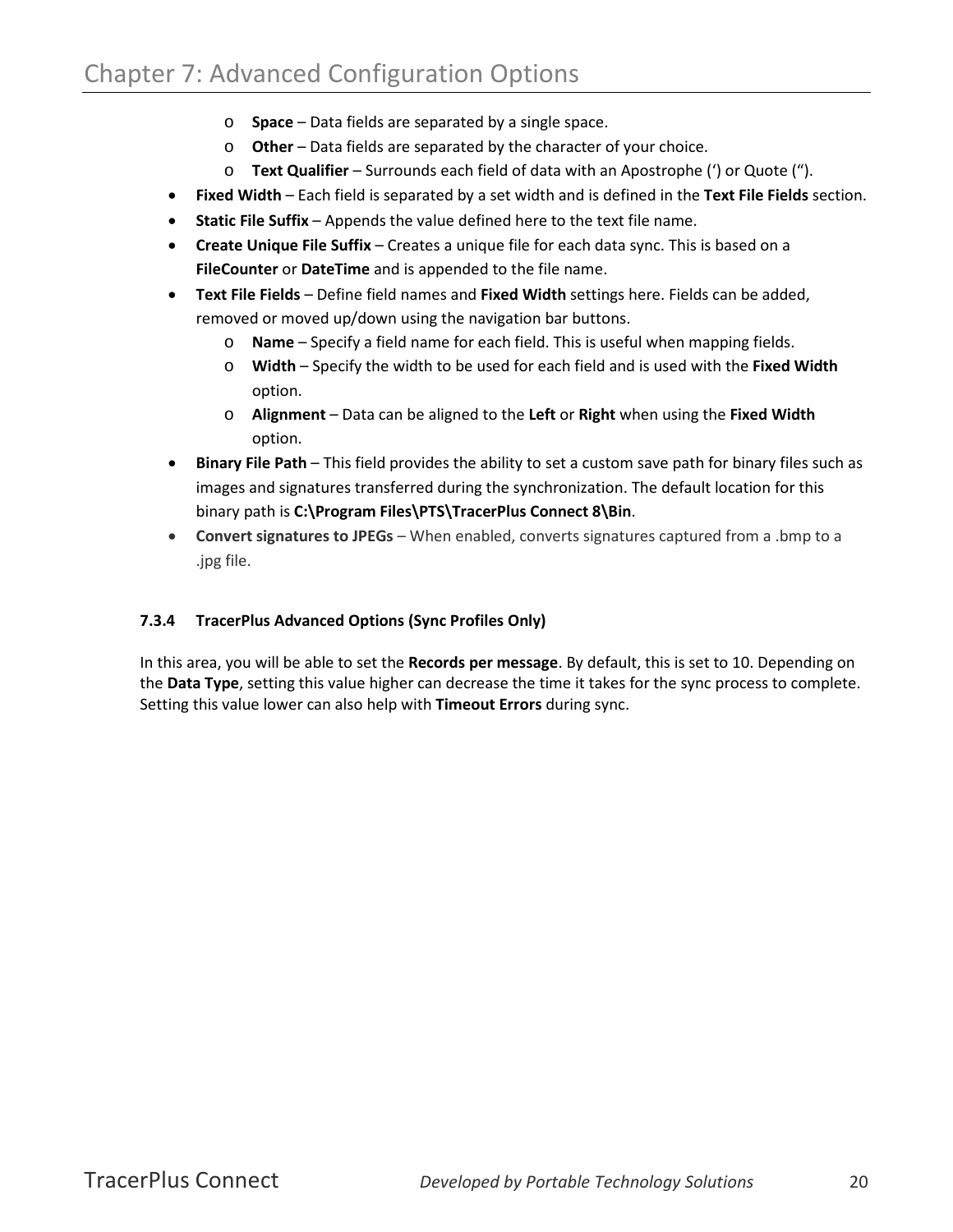#### <span id="page-21-0"></span>**Chapter 8: Mobile Device and Application Specific Sync Settings**

These settings are integrated into the **TracerPlus Mobile Client** application on the device and are exclusively configured within **TracerPlus Desktop.** Settings include the defining of **Hosts**, enabling **Live Sessions**, setting **Sync Timers** and configuring **Sync Conditions**. For more detailed instructions, see the [TracerPlus Desktop User](http://www.tracerplus.com/downloads/docs/TracerPlusDesktop_UserGuide.pdf)  [Guide](http://www.tracerplus.com/downloads/docs/TracerPlusDesktop_UserGuide.pdf)**.**

The options below are configured by navigating to **Connect** on the project navigation bar in the **TracerPlus Desktop** application.

#### <span id="page-21-1"></span>**8.1 Hosts**

A host is a PC or Server that is running the **TracerPlus Connect** software. This allows a mobile device to connect to a specific **TracerPlus Connect** installation. To add a host, click the **Add** button and configure the settings below. A host can be removed by highlighting the row and clicking the **Remove** button.

- **ID** Auto populated with a unique value, this **Host ID** is referenced when configuring **Live Sessions** (see [Section 8.2](#page-21-2) below) and the **DoSync** (see [Section 9.2.1\)](#page-23-5) button action.
- **Host Name/IP Address** This is set to the IP Address or PC Host Name of the PC or Server on which **TracerPlus Connect** is running.
- **Port** The network port is used along with the **Host Name/IP Address** to make a connection to **TracerPlus Connect**. By default, **TracerPlus Connect** uses port **4403** for the Management Studio and port **4404** for the Sync Service (see [Chapter 11](#page-27-0) for more information on setting up the Sync Service).

#### <span id="page-21-2"></span>**8.2 Live Sessions**

**Live Sessions** allow the sessions in your **TracerPlus Desktop** project to operate in a live, real-time mode. To add a **Live Session**, click the **Add** button and configure the settings below. A **Live Session** can be removed by highlighting the row and clicking the **Remove** button.

- **Enabled** Enables the selected session for **Live Mode**.
- **Session** The **Session** from your project to be used in **Live Mode**.
- **Host ID** The **ID** of the host defined in the **Hosts** (see [Section 8.1](#page-21-1) above) section.
- **Profile ID** The **Live Profile** to use as configured in **TracerPlus Connect**.

#### <span id="page-21-3"></span>**8.3 Sync Timers**

Sync Timers allow setting of a time period at which a device sends or receives data without user interaction. The timer starts when TracerPlus is first opened and resets when TracerPlus is closed on the mobile device.

- **Enabled –** When enabled, this timer is active whenever TracerPlus is running on the device.
- **Interval –** The Interval defines how often this sync timer triggers while TracerPlus is running**.** This value is measured in seconds.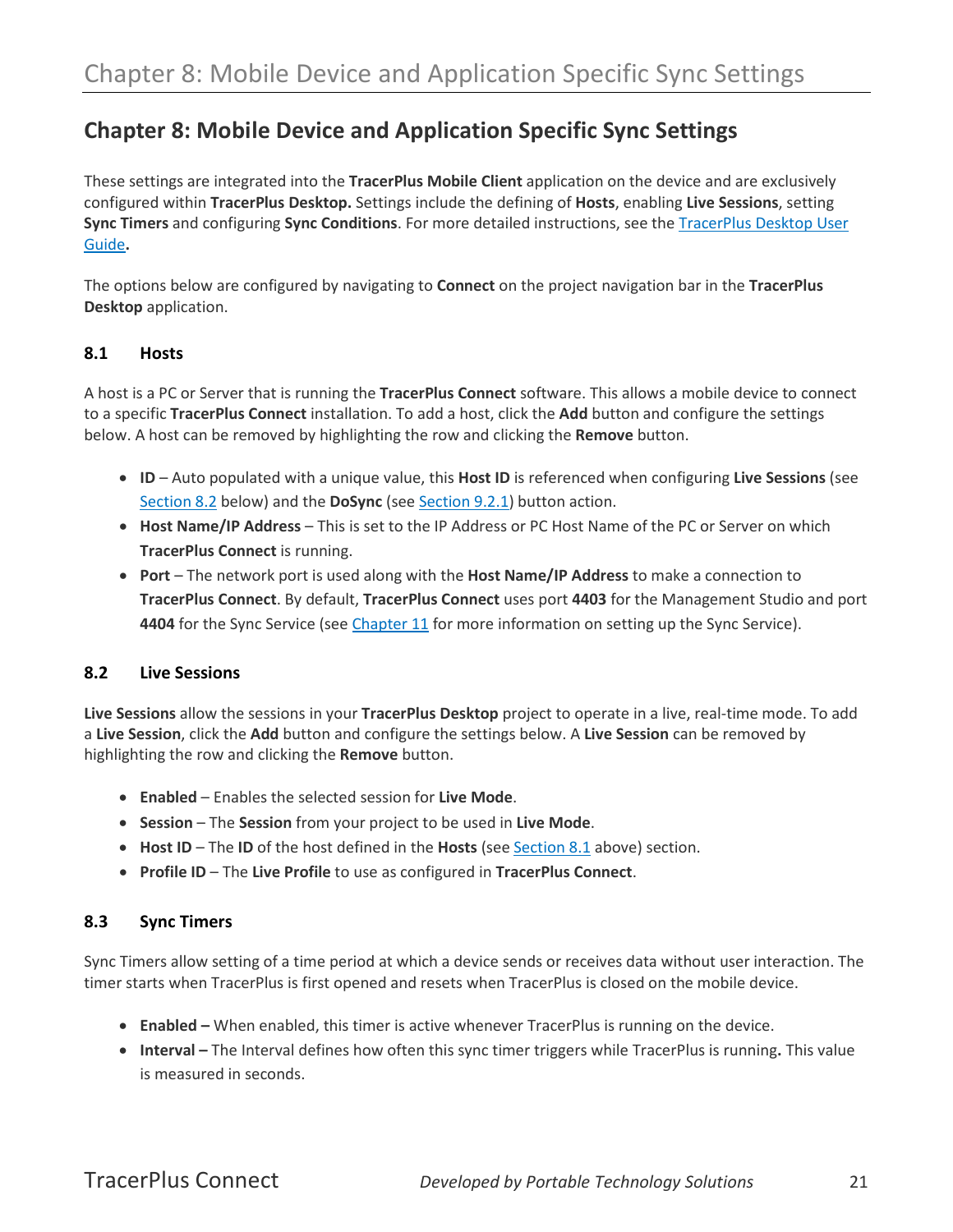- **Host ID –** The **Host ID** identifies which host is used for the sync initiated by the timer. The **Host ID** refers to the ID as configured in the [Hosts Tab.](#page-21-1)
- **Profile ID –** The **Profile ID** identifies which **TracerPlus Connect** profile should be used for the sync initiated by the timer.

#### <span id="page-22-0"></span>**8.4 Sync Conditions**

**Sync Conditions** define the conditions that need to be met to allow a synchronization to occur. Two condition types can be set, **DateTime** and **Database Count.** These are used to control either a **Timed Sync** or a sync initiated by a **DoSync** button action.

#### **DateTime Condition**

The **DateTime** condition enables a sync to only run before or after the specified time. If a specific window of time is required, that can be accomplished by using two unique **DateTime** Conditions; one specifying the earliest start time (**After**) and one specifying the latest start time (**Before**).

- **Before/After** Select whether the time evaluation should be before or after the specified time.
- **Time** Enter the time to use in this evaluation.
- **Message** A custom message to display when a sync condition fails and the sync will not run.

#### **Database Count Condition**

The **Database Count** Condition controls when a synchronization can occur based on a session record count.

- **Session** Select the project session to use for the record count evaluation.
- **Records** Select the operator to use for the record count evaluation.
- **Value**  Select the value for the record count evaluation.
- **Message**  A custom message to display when a sync condition fails and the sync will not run.

#### **Name**

This is the name of the Sync condition. The user can rename a Sync condition rule here.

#### **Profile ID**

The Profile ID identifies which **TracerPlus Connect** profile should be used for the sync initiated by the timer.

#### <span id="page-22-1"></span>**8.5 Sync Feedback**

**Sync Feedback** allows users to enable the Sync Progress dialog on the **TracerPlus Mobile Client**.

#### **Display Sync Progress**

Check **Display Sync Progress** to enable the displaying of a syncing progress dialog.

#### **Auto close sync progress in**

The amount of time the sync progress window remains open after a completed sync. After a successful sync, the user can also select the **Close** button. Setting this to "**0**" forces the user to close the sync dialog.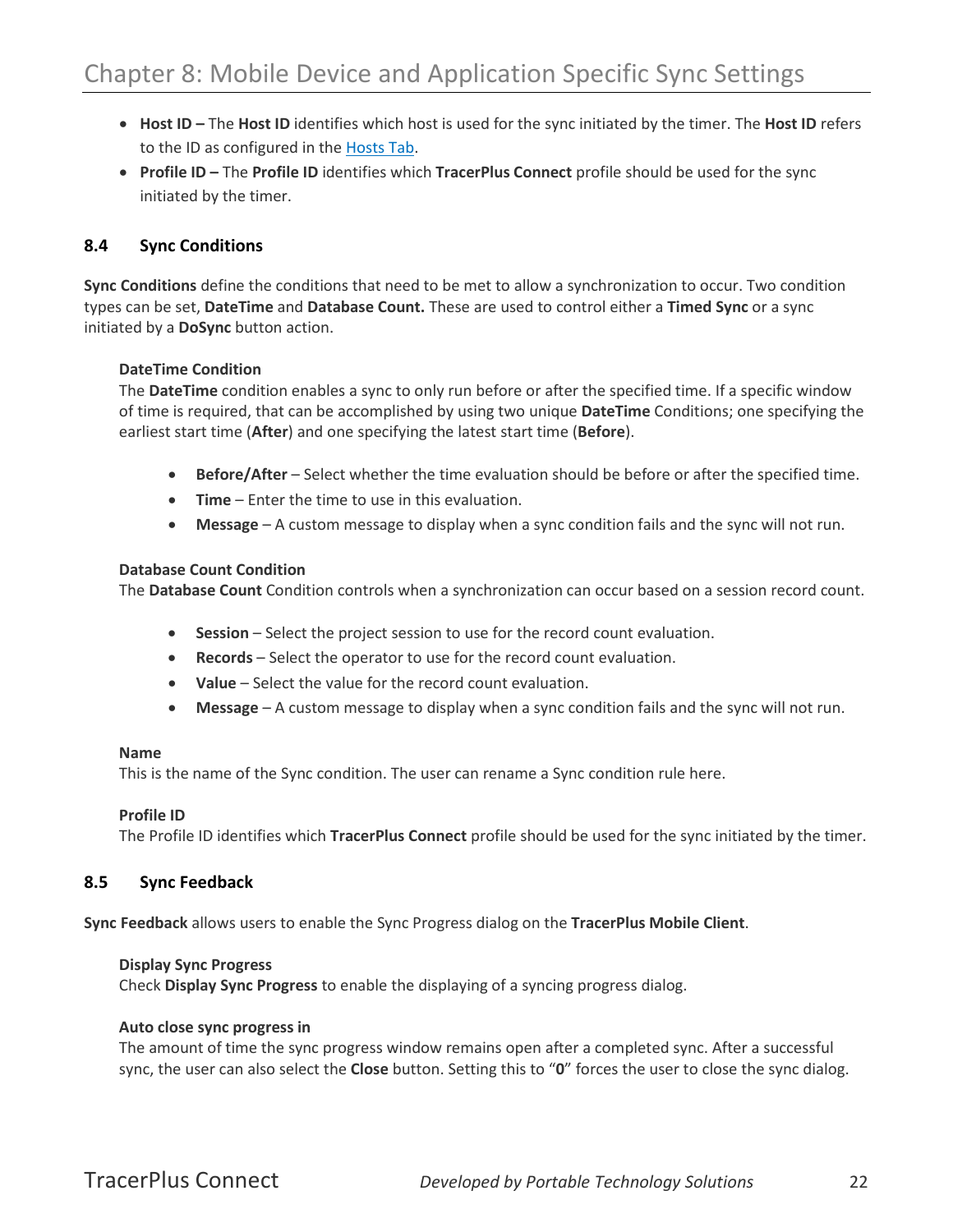#### <span id="page-23-0"></span>**Chapter 9: Synchronizing Data**

Once your **Profiles** have been configured, you are ready to synchronize your data. Data synchronization can be triggered using the synchronization form of the **TracerPlus Connect Management Studio** (Windows Mobile/CE only), or though the device sync settings described i[n Chapter 8.](#page-21-0)

#### <span id="page-23-1"></span>**9.1 Synchronizing Using the TracerPlus Connect Management Studio**

<span id="page-23-2"></span>Click the **Synchronize** tab to open the Synchronization screen. This screen contains two main sections; the **Profile Synchronization** tab section and the **Activity Monitor**.

#### **9.1.1 Profile Synchronization**

The **Profile Synchronization** section organizes your **Profiles** in a tabbed format. This screen allows you to perform either **Profile** syncs or syncs of each **Process** individually. In order to sync data with a device using the sync screen, the device must be cradled to the host PC (Windows Mobile/CE only).

#### **Sync All**

This option syncs all of the process in the selected profile.

#### **Sync Selected**

This option syncs only the selected process in this profile.

#### <span id="page-23-3"></span>**9.1.2 Activity Monitor**

The **Activity Monitor** provides information about syncs as they are being performed as well as the current status of the **Sync Server**.

#### **Sync Activity**

This screen displays information during a sync as it occurs. It also displays any real-time clients currently connected. Information provided includes the client address, **Profile** and **Process** names and the progress of the sync. To cancel a sync while in progress, right-click the sync in the Activity table and click **Cancel**.

#### **Server Status**

This tab shows cumulative statistics tallied since the server connection was last started.

#### <span id="page-23-4"></span>**9.2 Synchronizing Using the TracerPlus Mobile Client**

<span id="page-23-5"></span>In many cases, the syncing of data is not performed while the device is cradled, but over a wireless network connection. In this case, the synchronizations are triggered by the mobile device; either by button action or a timed sync.

#### **9.2.1 Data Synchronization by Button Action**

To initiate a sync via a button action, a **DoSync** button is required on the form. Additional information on how to configure a **DoSync** button can be found in the [TracerPlus Desktop](http://www.tracerplus.com/downloads/docs/TracerPlusDesktop_UserGuide.pdf) user guide.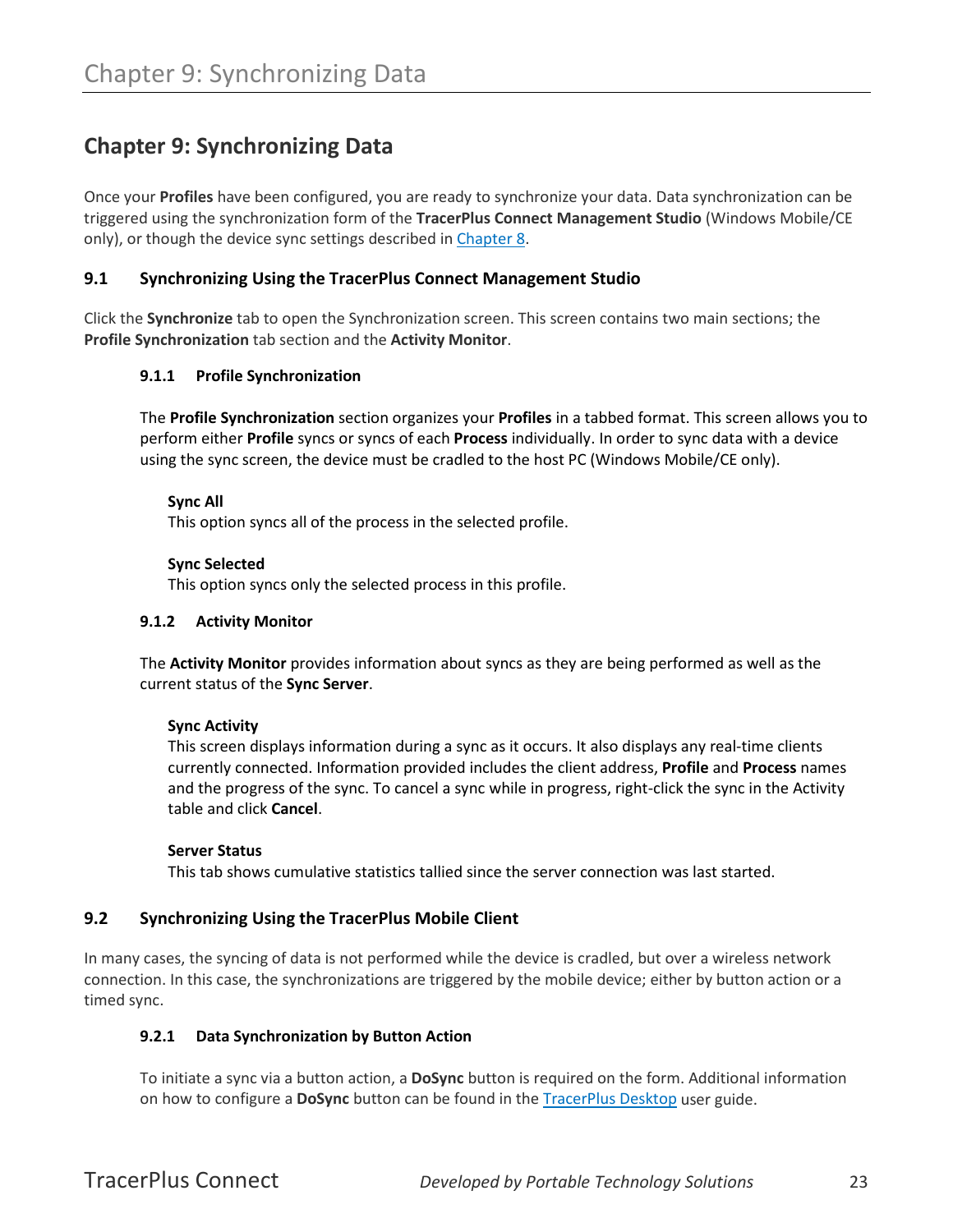#### <span id="page-24-0"></span>**9.2.2 Data Synchronization by Sync Timers**

To automatically initiate a sync on a specified interval, a **Sync Timer** must be configured in the **TracerPlus Desktop** project. Additional information on how to configure a **Sync Timer** can be found in the **TracerPlus Desktop** user guide.

**Note:** When performing either manual or timed syncs initiated from the client side to the **TracerPlus Connect Management Studio**, the **Studio** must be open and the **Server** must be running. An Alternative to leaving the **TracerPlus Connect Management Studio** running is using the **TracerPlus Connect Sync Service** discussed in [Chapter 11](#page-27-0)**.**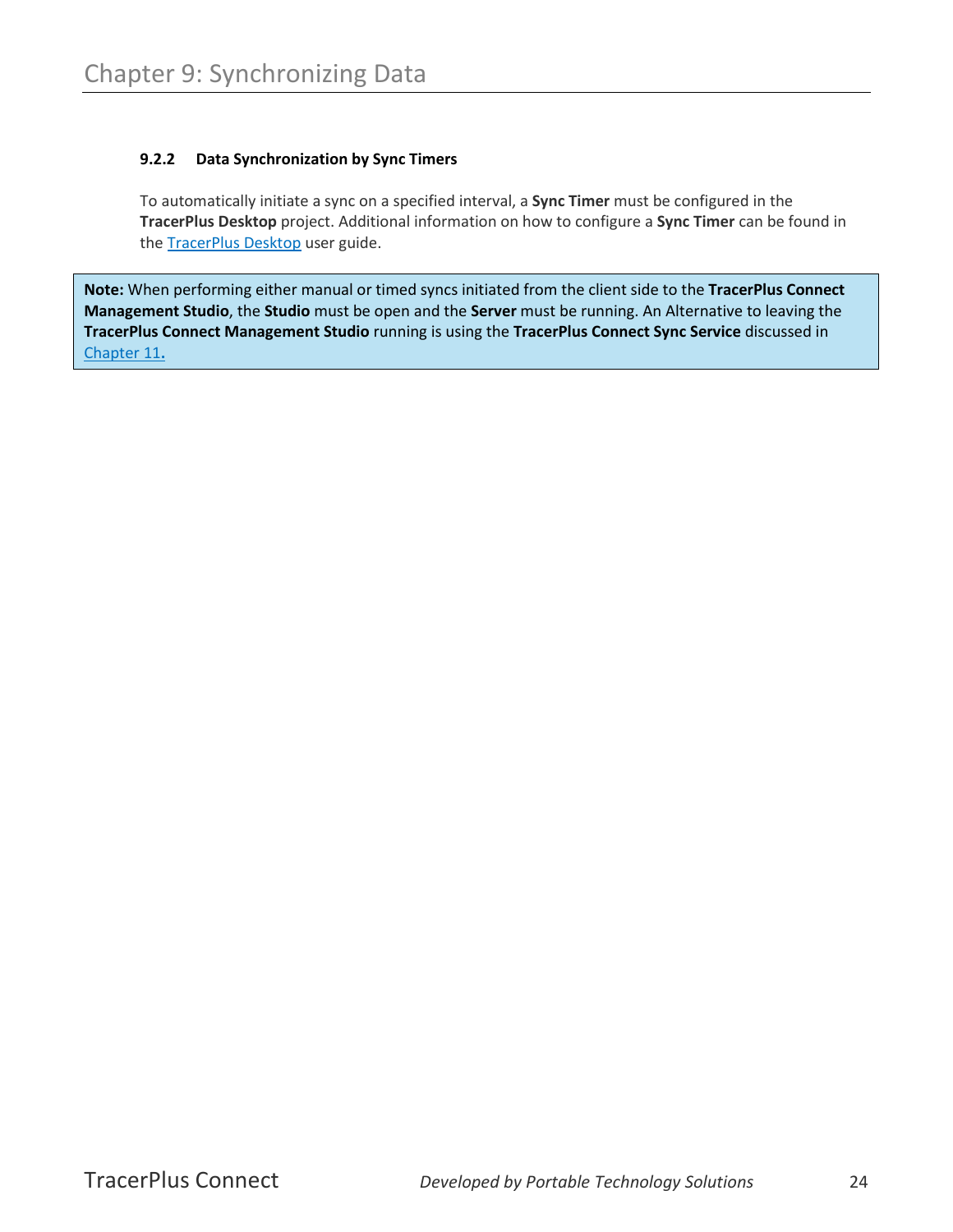#### <span id="page-25-0"></span>**Chapter 10: Application Preferences**

The **Preferences** dialog box contains sections for additional configuration of the **TracerPlus Connect Management Studio** and the **TracerPlus Connect Sync Service**. This dialog can be opened using **ToolsPreferences**.

#### <span id="page-25-1"></span>**10.1 TracerPlus Connect Management Studio Settings**

#### **Default Project Location**

Use this field to set the **Default Sync Project Location** for saving and opening **TracerPlus Connect** projects.

#### **Start Sync Server on Application Startup**

This checkbox toggles whether the **TracerPlus Connect Sync Server** starts automatically when the **TracerPlus Connect Management Studio** is launched.

#### **Sync Server Port**

This field sets the port to be used for syncs using the **TracerPlus Connect Management Studio**. The default setting for this port is **4403**.

#### **Sync Server Logging Level**

This dropdown sets the level of detail that is recorded in the **TracerPlus Connect Management Studio Event Log.** Se[e Section 10.4](#page-26-0) for more information on logging choices.

#### <span id="page-25-2"></span>**10.2 TracerPlus Connect Sync Service Settings**

#### **Active Connect Project (.tcproj)**

Use this field to set the **TracerPlus Connect** project to use for the [TracerPlus Connect Sync Service.](#page-27-0)

#### **Sync Service Port**

This field sets the port to be used for syncs using the **Windows Service**. The default setting for this port is 4404.

#### **Sync Service Logging Level**

This dropdown sets the level of detail that is recorded in the **TracerPlus Connect Event Log**. Se[e Section 10.4](#page-26-0) for more information on logging choices.

#### **Service Start Delay Time (Seconds)**

Upon starting the service, you can set a delay in seconds of when the service should start connecting to the database allowing the database service to fully start before the Connect Sync Service starts.

#### <span id="page-25-3"></span>**10.3 General Network Settings**

#### **Encrypt Data**

Check the **Encrypt Data** checkbox in order to encrypt sensitive data with 128 bit AES encryption.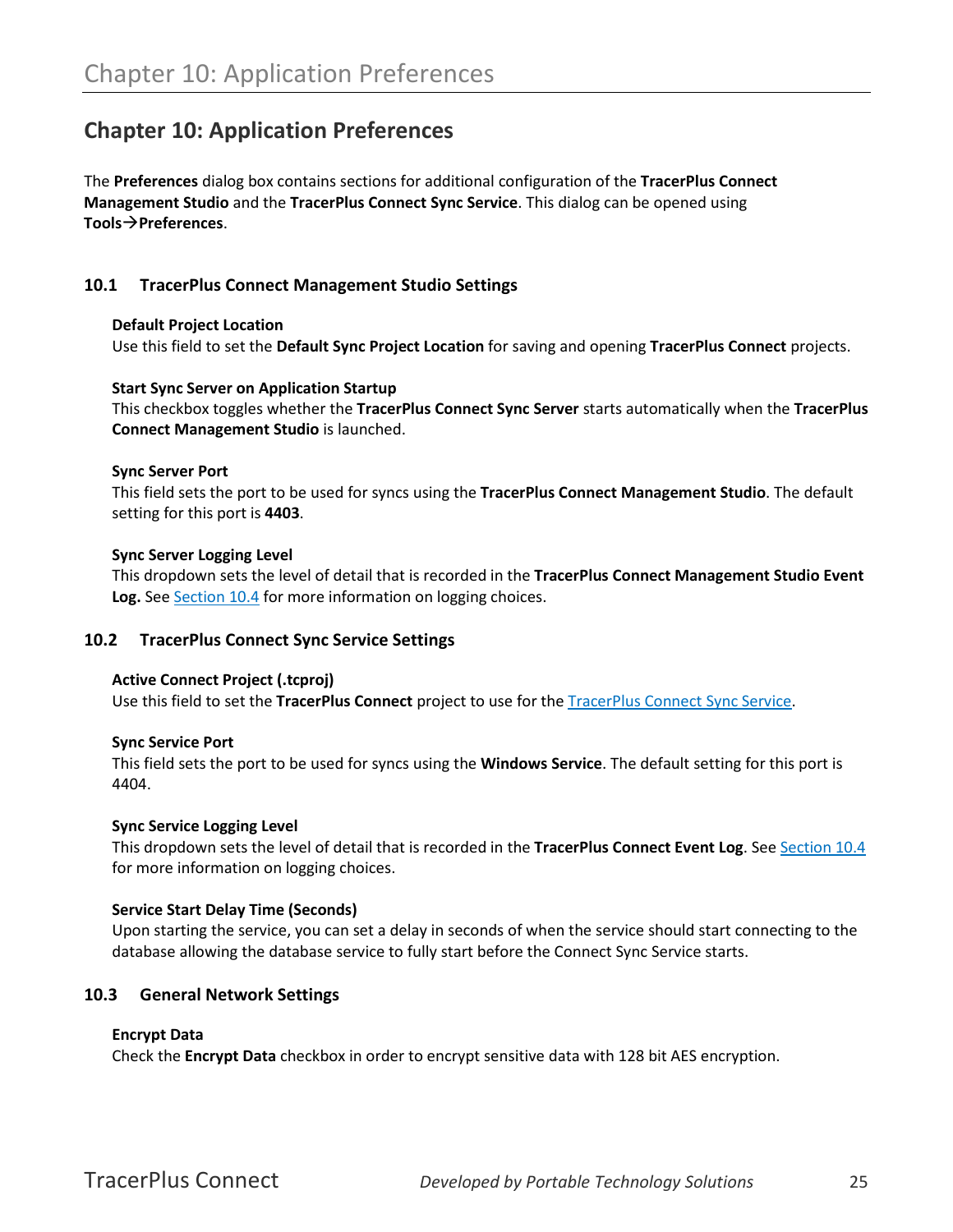#### **Read Timeout**

Sets the client timeout value. This value specifies how long the client will remain connected with no server activity.

#### <span id="page-26-0"></span>**10.4 Event Logging Options**

**TracerPlus Connect** provides event log files for both the **TracerPlus Connect Management Studio** and the **TracerPlus Connect Sync Service**. Event logging provides system administrators with important information by recording any network failures or other errors that may occur during the syncing process. The level of reporting can be set by choosing from a series of options ranging from no reporting, to extremely detailed.

To view the event log, select **View** from the Menu and then select **Event Log**. To access the log archive, click the **Open Log File** button.

- **None –** If **None** is selected, no information is logged.
- **CriticalError –** If **Critical Error** is selected, only errors relating to significant sync problems or connection loss are recorded.
- **Error** If the **Error** level is selected, the event log records all instances of both significant and smaller errors.
- **Warning** If **Warning** is chosen, additional information regarding network issues which did not cause transmission errors is added to the event log.
- **Info –** If **Info** is selected, all primary connection and syncing events are logged. This includes all successful data transfers.
- **Verbose –** If **Verbose** logging is chosen, all syncing actions taken by **TracerPlus Connect** will be logged in detail.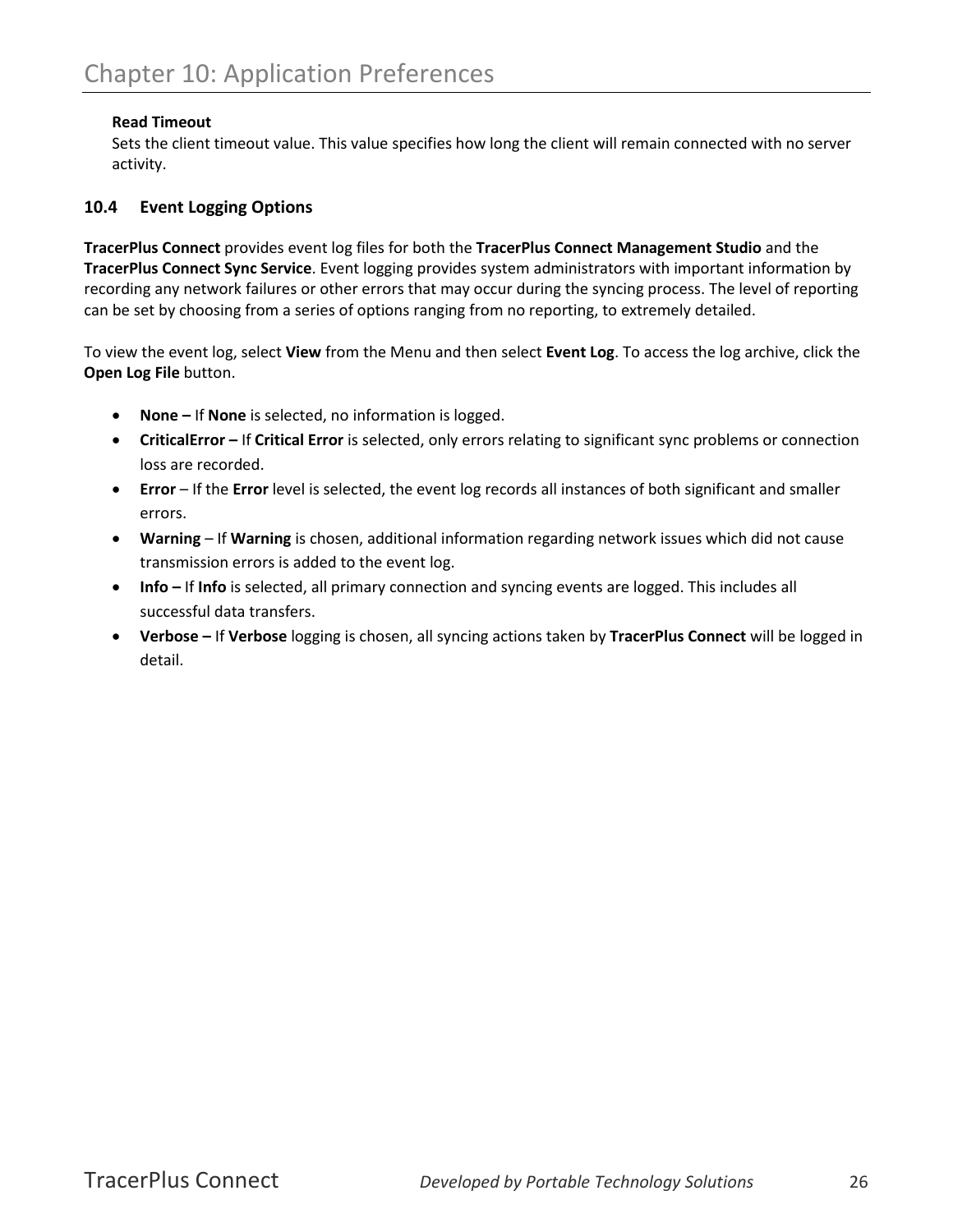#### <span id="page-27-0"></span>**Chapter 11: TracerPlus Connect Sync Service**

The **TracerPlus Connect Sync Service** offers users the ability to run **TracerPlus Connect** as a **Windows Service**. The primary advantage of the Sync Service is the ability to perform syncs without the need to log in to the host PC.

#### <span id="page-27-1"></span>**11.1 Setting up the TracerPlus Connect Sync Service**

To set up the **Sync Service**, a **TracerPlus Connect Project** must first be configured as described in [Chapter 4.](#page-10-0) After your **TracerPlus Connect Project** file is saved, follow the steps below to designate that project as the active project for the Sync Service.

- **1.** Open the **TracerPlus Connect Management Studio** then select **ToolsPreferences**.
- **2.** Select the project file to use for the Sync Service in the **Active Connect Project (.tcproj)** text box. You can use the **Use Current Project** button to automatically select the current project open in Management Studio. Please make sure that this project is in a location accessible to the sync service.
- **3.** Enter the port that your network will use for the **Sync Service**. The default is **4404**.
- **4.** Select the appropriate level of event logging for the **Sync Service**. For more information on event logging, see [Section 10.4.](#page-26-0)
- **5.** Click **OK**.

The Sync Service is integrated into the **Windows Service** environment. These applications do not have a user interface and any user messages are written to the **TracerPlus Connect Event Log**. These Services can be automatically started when the computer is booted and does not require a logged in user in order to run.

#### <span id="page-27-2"></span>**11.2 Starting and Stopping the TracerPlus Connect Sync Service**

The **TracerPlus Connect Sync Service** is set to run automatically as the default, and will start up upon re-boot. In addition, a checkbox starting the Service is available during the installation of **TracerPlus Connect**. Although the service can be considered "always on", no sync operations are performed unless a file path to a properly configured .**tcproj** is set.

**Note**: If changes are made to the configuration of the **Sync Project** being used by the Sync Service, a restart of the Sync Service is required in order for the Sync Service to recognize the changes.

The **TracerPlus Connect Sync Service** can be manually started or stopped by navigating to the Start/Stop Service link located in the Windows Start menu. The service can also be restarted by right-clicking the **TracerPlus Connect Tray Monitor** located in the Windows System Tray.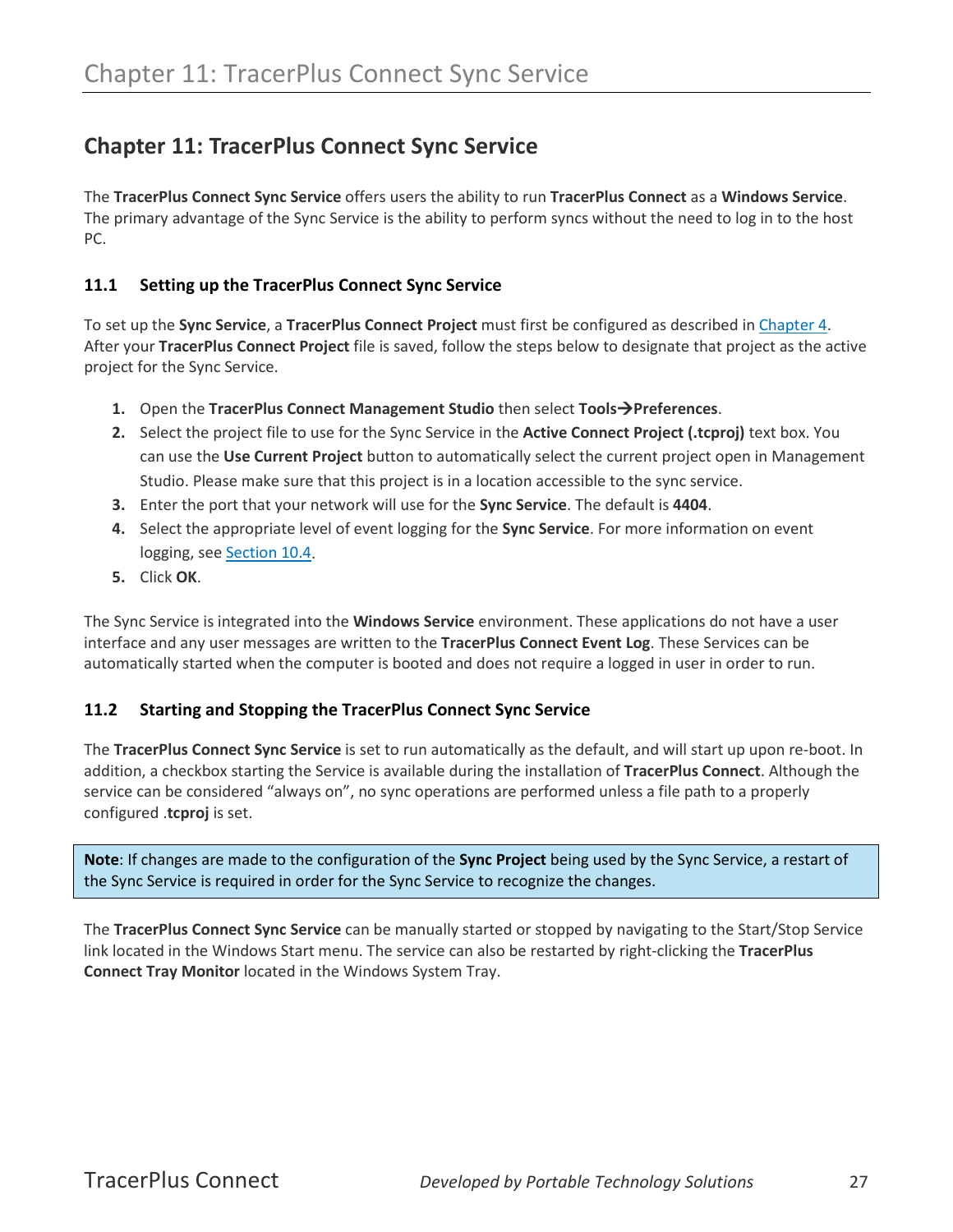#### <span id="page-28-0"></span>**Chapter 12: Viewing Data within TracerPlus Connect**

The **TracerPlus Connect Data Viewer** provides a simple, read-only view of the source and destination data. The **Data Viewer** provides a set of tabs with all available **Profiles** contained in the **TracerPlus Connect** project. The active tab displays a selectable grid containing a list of all **Processes** included in the selected **Profile**.

This grid provides a quick option for selecting a **Process** to view the source and destination data. Once a process is highlighted, the data for that process is displayed in the **Source/Destination Data** tabs below. Click the **Refresh** button to update the data in this table.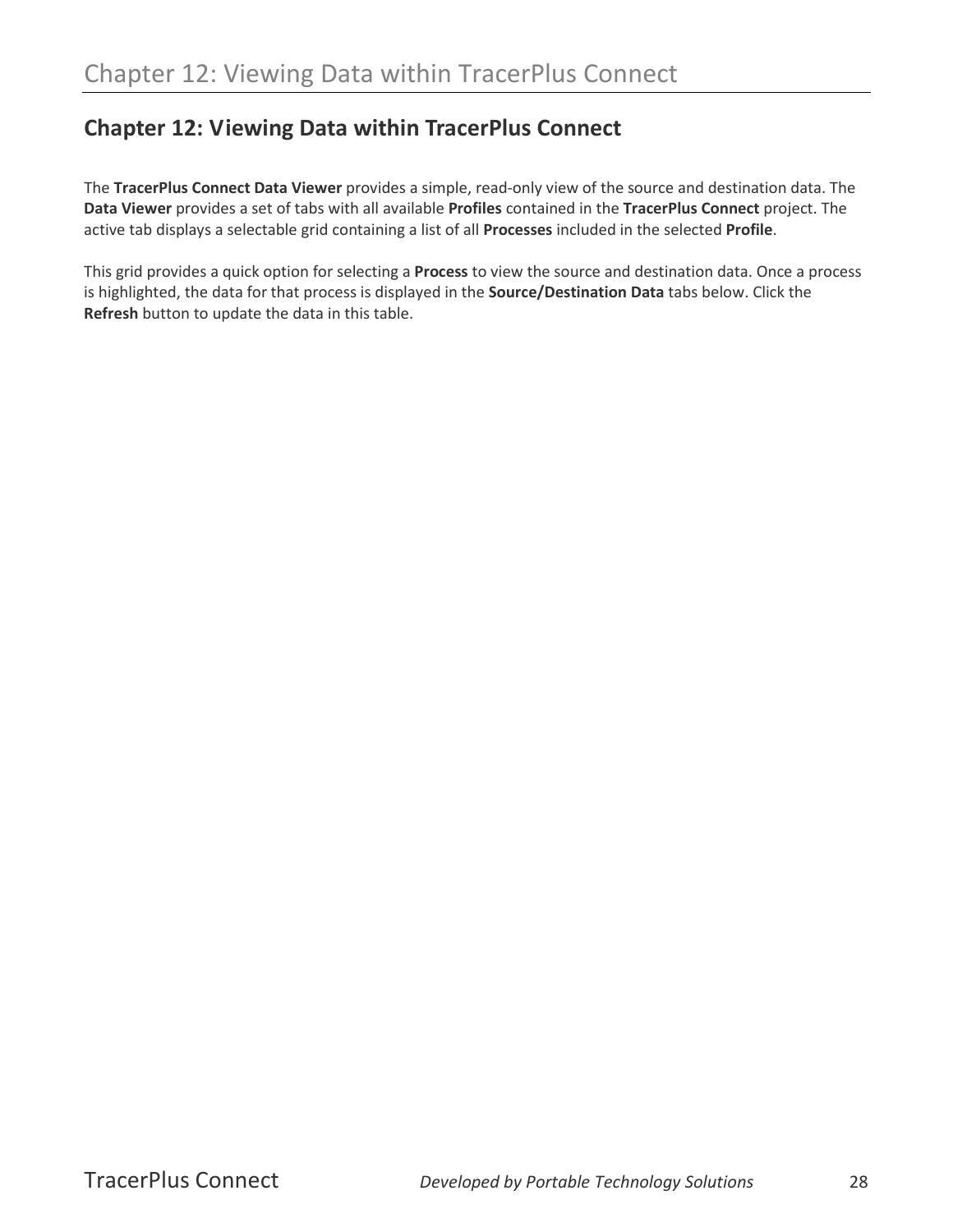#### <span id="page-29-0"></span>**Appendix A: Connecting to an Existing Database**

#### <span id="page-29-1"></span>**A.1 Creating a New Data Source Name to Connect to an Existing ODBC Database**

- 1. Navigate to and open the Control Panel window.
- 2. Select the **Administrative Tools** Icon.

**Note to users of 64 bit Windows PCs:** Users must use the 32 bit ODBC admin tool. Rather than locating this panel as described above, navigate to the **C:\Windows\SysWOW64** folder and double click the **odbcad32.exe** file. Then proceed to **Step 4** listed below.

3. Double click the **Data Sources (ODBC)** icon.

| <b>ODBC Data Source Administrator</b>                                                                                                                                                         |                                |             |  |  |  |  |
|-----------------------------------------------------------------------------------------------------------------------------------------------------------------------------------------------|--------------------------------|-------------|--|--|--|--|
| System DSN<br>File DSN<br>User DSN<br>Drivers<br>Tracing<br><b>Connection Pooling</b><br>About                                                                                                |                                |             |  |  |  |  |
| System Data Sources:                                                                                                                                                                          |                                |             |  |  |  |  |
| Name                                                                                                                                                                                          | Driver                         | Add         |  |  |  |  |
| Access-accdb<br>PTS TracerPlus Connect Sample Microsoft Access Driver (*.md)                                                                                                                  | Microsoft Access Driver (*.md) | Remove      |  |  |  |  |
| SQL database                                                                                                                                                                                  | SQL Server                     | Configure   |  |  |  |  |
| Ш<br>∢                                                                                                                                                                                        |                                |             |  |  |  |  |
| An ODBC System data source stores information about how to connect to<br>the indicated data provider. A System data source is visible to all users<br>on this machine, including NT services. |                                |             |  |  |  |  |
| OK                                                                                                                                                                                            | Cancel<br>Apply                | <b>Help</b> |  |  |  |  |

4. Select the **System DSN** tab, and click the **Add** button.

| <b>Create New Data Source</b> |                                                                                                                                                                                                                                                                                                                                                       |
|-------------------------------|-------------------------------------------------------------------------------------------------------------------------------------------------------------------------------------------------------------------------------------------------------------------------------------------------------------------------------------------------------|
|                               | Select a driver for which you want to set up a data source.<br>$\sim$<br>Name<br>Driver para o Microsoft Visual FoxPro<br>Microsoft Access dBASE Driver (*.dbf, *.ndx, *.mdx)<br>IΞ<br>Microsoft Access Driver (*.mdb)<br>Microsoft Access Driver (*.mdb. *.accdb)<br>Microsoft Access Text Driver (".txt, ".csv)<br>Microsoft Access-Treiber (*.mdb) |
|                               | Microsoft dBase Driver (*.dbf)<br>6.15<br><b><i>LIED B</i></b><br>m.<br>Finish<br>Cancel<br>< Back                                                                                                                                                                                                                                                    |